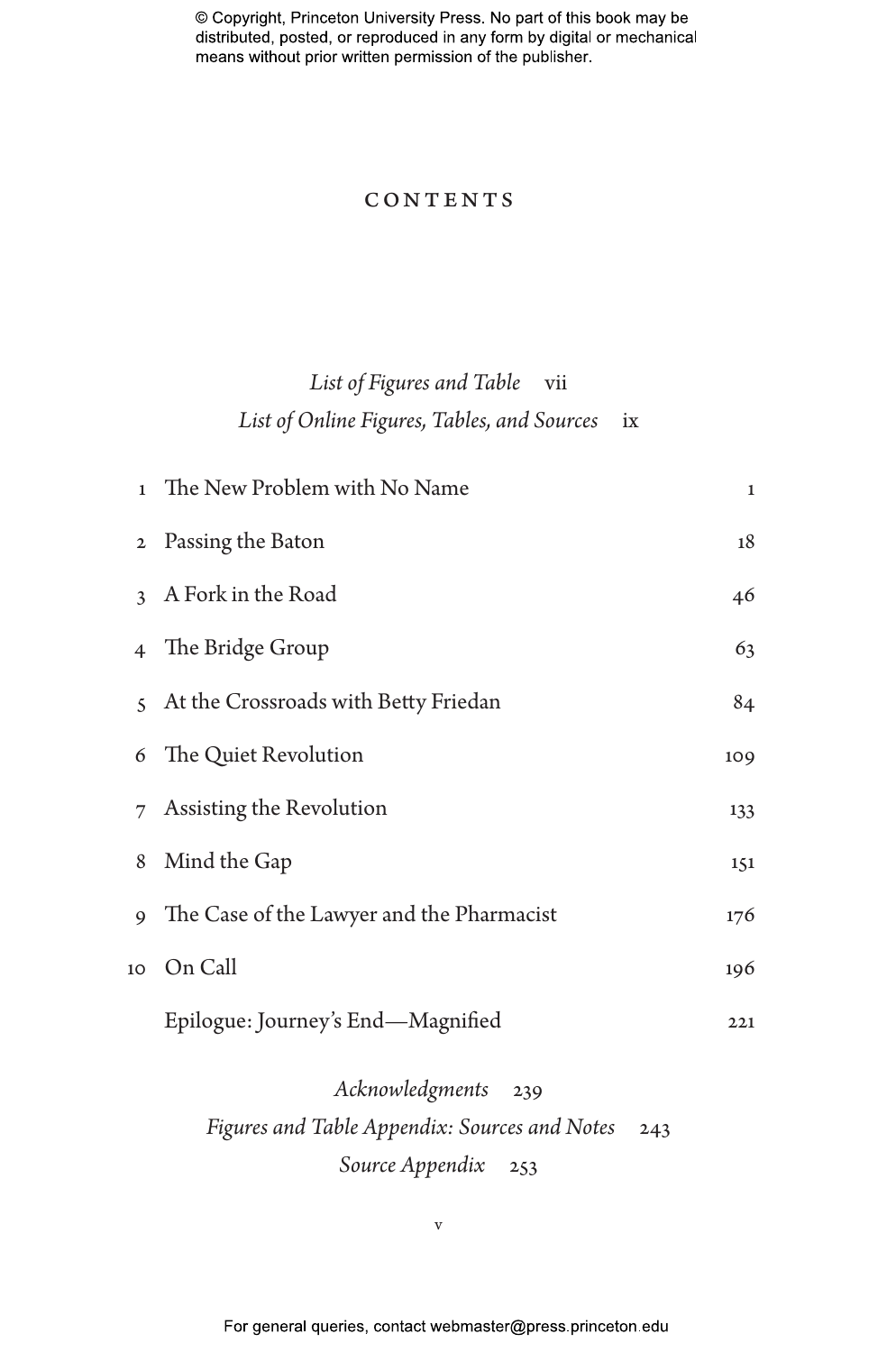vi CONTENTS

*Notes* 261 *References* 301 *Index* 309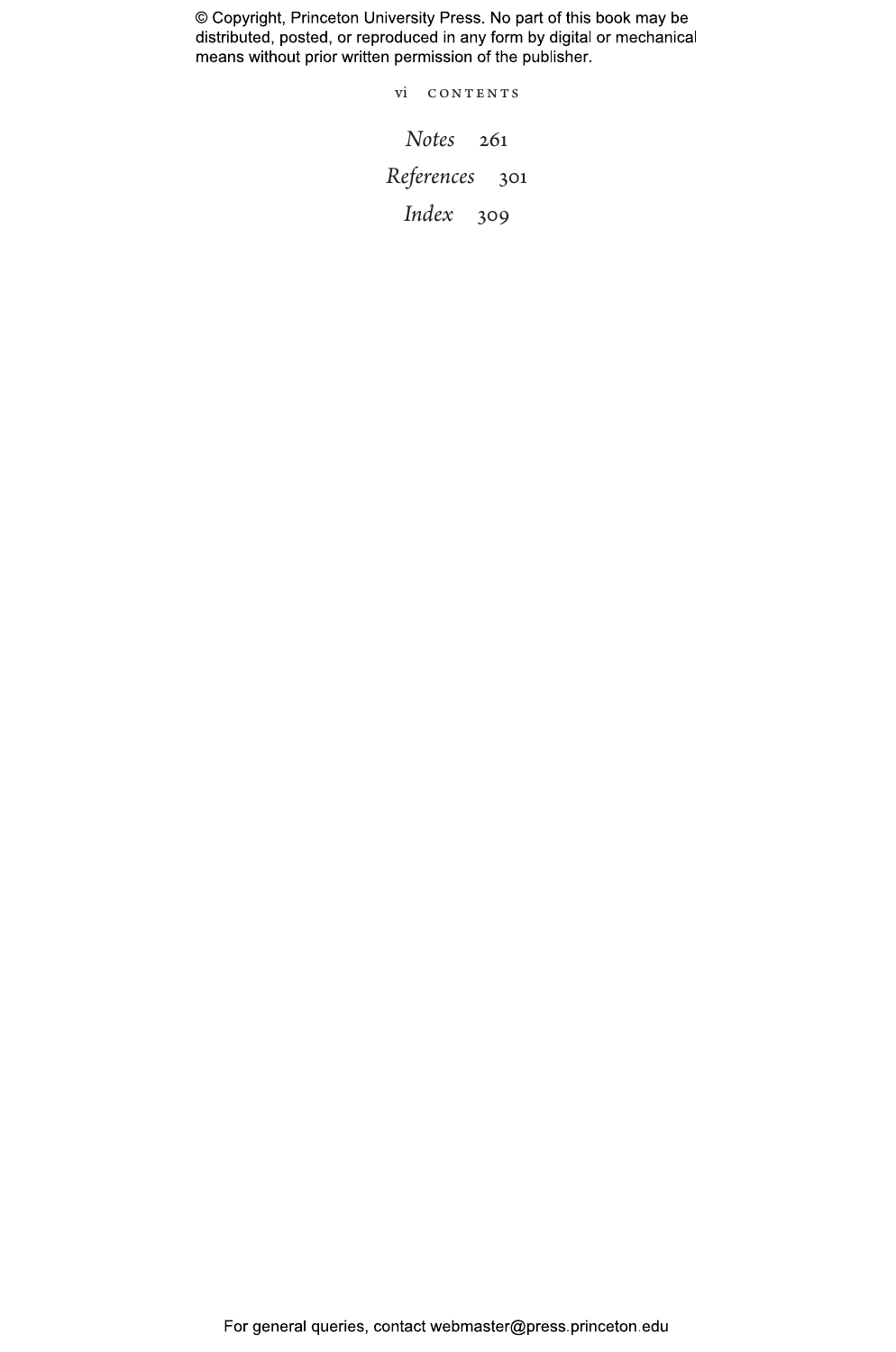# 1

# The New Problem with No Name

now, more than ever, couples of all stripes are struggling to balance employment and family, their work lives and home lives. As a nation, we are collectively waking up to the importance of caregiving, to its value, for the present and for future generations. We are starting to fully realize its cost in terms of lost income, flattened careers, and tradeoffs between couples (heterosexual and same sex), as well as the particularly strenuous demands on single mothers and fathers. These realizations predated the pandemic but have been brought into sharp focus by it.

In 1963, Betty Friedan wrote about college-educated women who were frustrated as stay-at-home moms, noting that their problem "has no name." Almost sixty years later, female college graduates are largely on career tracks, but their earnings and promotions—relative to those of the men they graduated with—continue to make them look like they've been sideswiped. They, too, have a "problem with no name."

But their problem goes by many names: sex discrimination, gender bias, glass ceiling, mommy track, leaning out—take your pick. And the problem seems to have immediate solutions. We should coach women to be more competitive and train them to negotiate better. We need to expose managers' implicit bias. The government should impose genderparity mandates on corporate boards and enforce the equal-pay-forequal-work doctrine.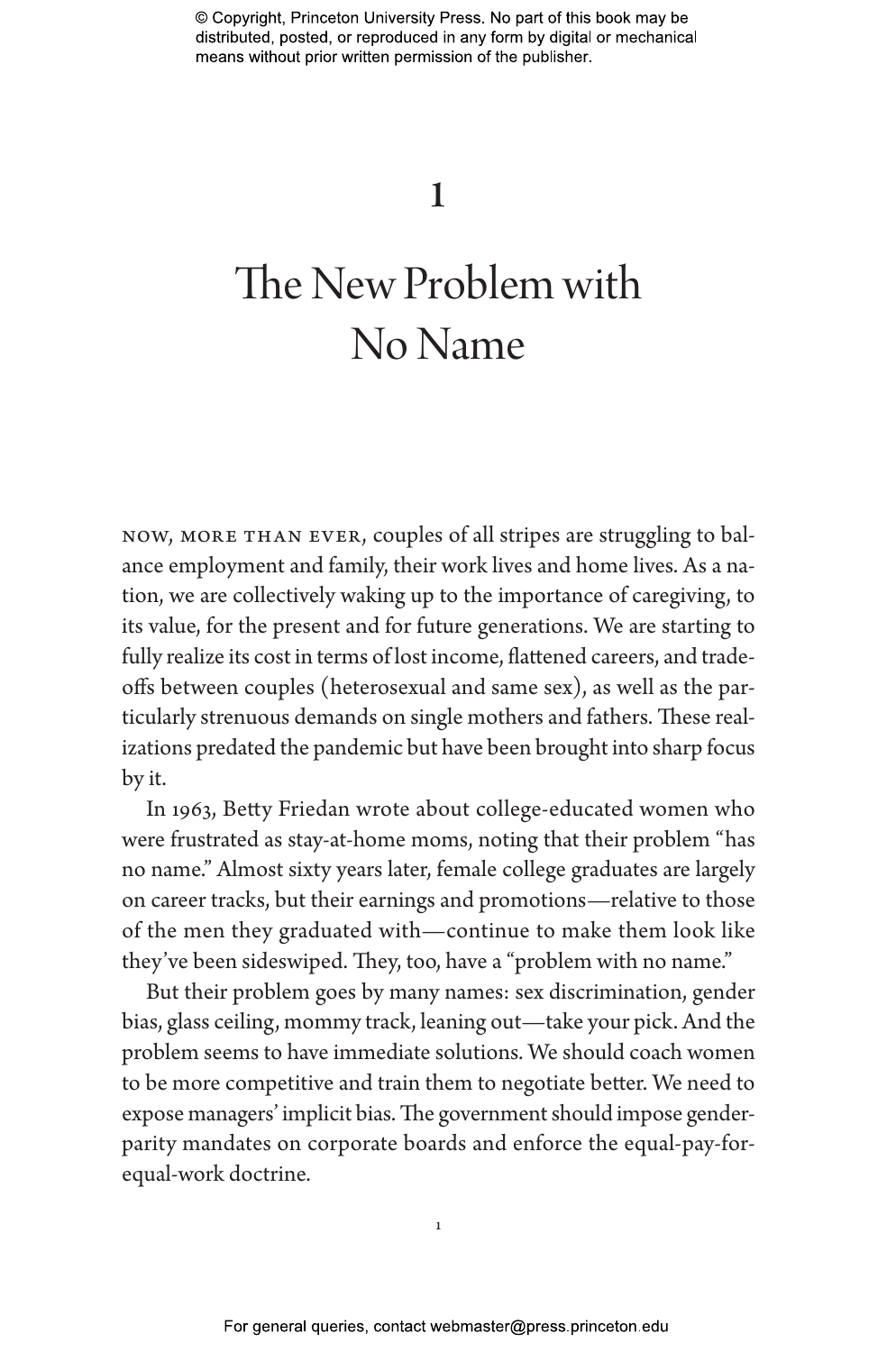## 2 CHAPTER 1

Women in the US and elsewhere are clamoring ever more loudly for such an answer. Their concerns are splattered across national headlines (and book jackets). Do they need more drive? Do they need to lean in? Why aren't women able to advance up the corporate ladder at the speed of their male counterparts? Why aren't they compensated at the level their experience and seniority deserve?

More private doubts haunt many women, doubts that are shared in their intimate partnerships or relegated to private discussions with close friends. Should you date someone whose career is just as time consuming as your own? Should you put off having a family, even if you're sure you want one? Should you freeze your eggs if you aren't partnered by thirty-five? Are you willing to walk away from an ambitious career (maybe one you've been building toward ever since you took your SAT) to raise kids? If you aren't, who will pack the lunches, pick up your child from swim practice, and answer the panic-inducing call from the school nurse?

Women continue to feel shortchanged. They fall behind in their careers while earning less than their husbands and male colleagues. They are told that their problems are of their own doing. They don't compete aggressively enough or negotiate sufficiently; they don't claim a seat at the table, and when they do, they don't ask for enough. But women are also told that their problems are *not* their own doing, even as the problems are their undoing. They are taken advantage of, discriminated against, harassed, and excluded from the boys' club.

All these factors are real. But are they the root of the problem? Do they add up to the major difference between men and women in their salaries and careers? If they were all miraculously fixed, would the world of women and men, the world of couples and young parents, look completely different? Are they collectively the "new problem with no name"?

Although lively public and private discourse has brought these important issues to light, we're often guilty of disregarding the enormous scale and long history of gender disparities. A single company slapped on the wrist, one more woman who makes it to the boardroom, a few progressive tech leaders who go on paternity leave—such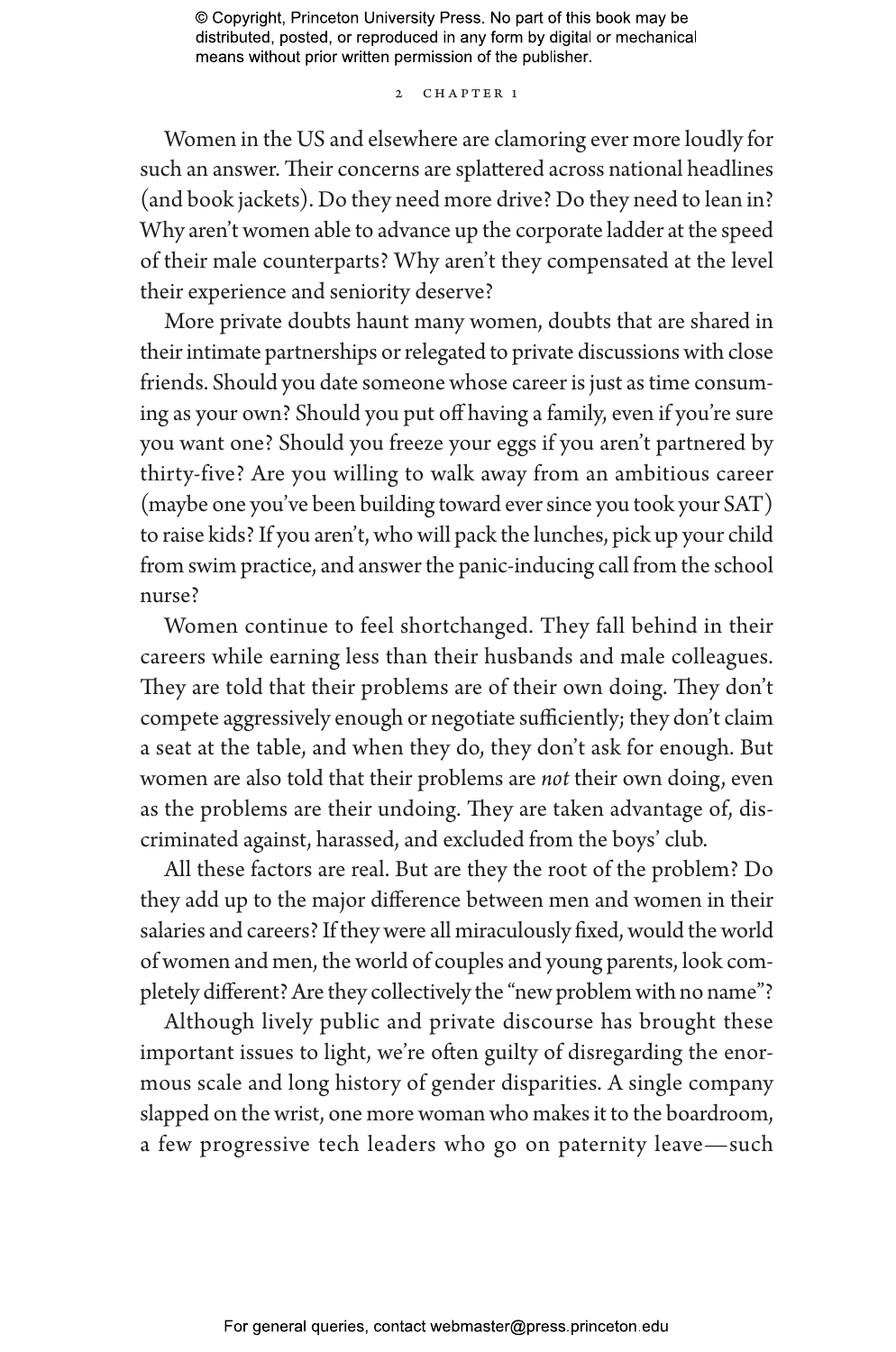THE NEW PROBLEM WITH NO NAME 3

solutions are the economic equivalent of tossing a box of Band-Aids to someone with bubonic plague.

These responses haven't worked to erase the differences in the gender pay gap. And they will never provide a complete solution to gender inequality, because they treat only the symptoms. They will never enable women to achieve both career and family to the same degree as men. If we want to eradicate or even narrow the pay gap, we must first plunge deeper toward the root of these setbacks and give the problem a more accurate name: greedy work.

I can only hope that by the time you read this, the pandemic—still raging as I finish this chapter—will have subsided and that we will have benefited from its harsh lessons. The pandemic magnified some issues, accelerated others, and exposed still more that had been festering for a very long time. But the tug between care and work that we are facing preceded this global catastrophe by many decades. Indeed, the journey to attaining, then balancing, career and family has been in motion for more than a century.

For much of the twentieth century, discrimination against women was a major bar to their ability to have a career. Historical documents from the 1930s to the 1950s reveal easily spotted smoking guns—actual evidence of prejudice and discrimination in employment and earnings. In the late 1930s, firm managers told survey agents, "Loan work is not suitable for girls," "People with these jobs [automobile sales] are in contact with the public . . . women wouldn't be acceptable," and "Would not put a woman in [brokerage] sales work." That was at the end of the Great Depression. But even during the tight labor market of the late 1950s, company representatives categorically stated, "Mothers of young children are not hired," "Married women with . . . infants are not encouraged to return to work," and "Pregnancy is cause for a voluntary resignation [although] the company is glad to have the women return when the children are, perhaps, in junior high school."

Marriage bars—laws and company policies that restricted married women's employment—were rampant until the 1940s. They morphed into pregnancy bars and hiring policies that excluded women with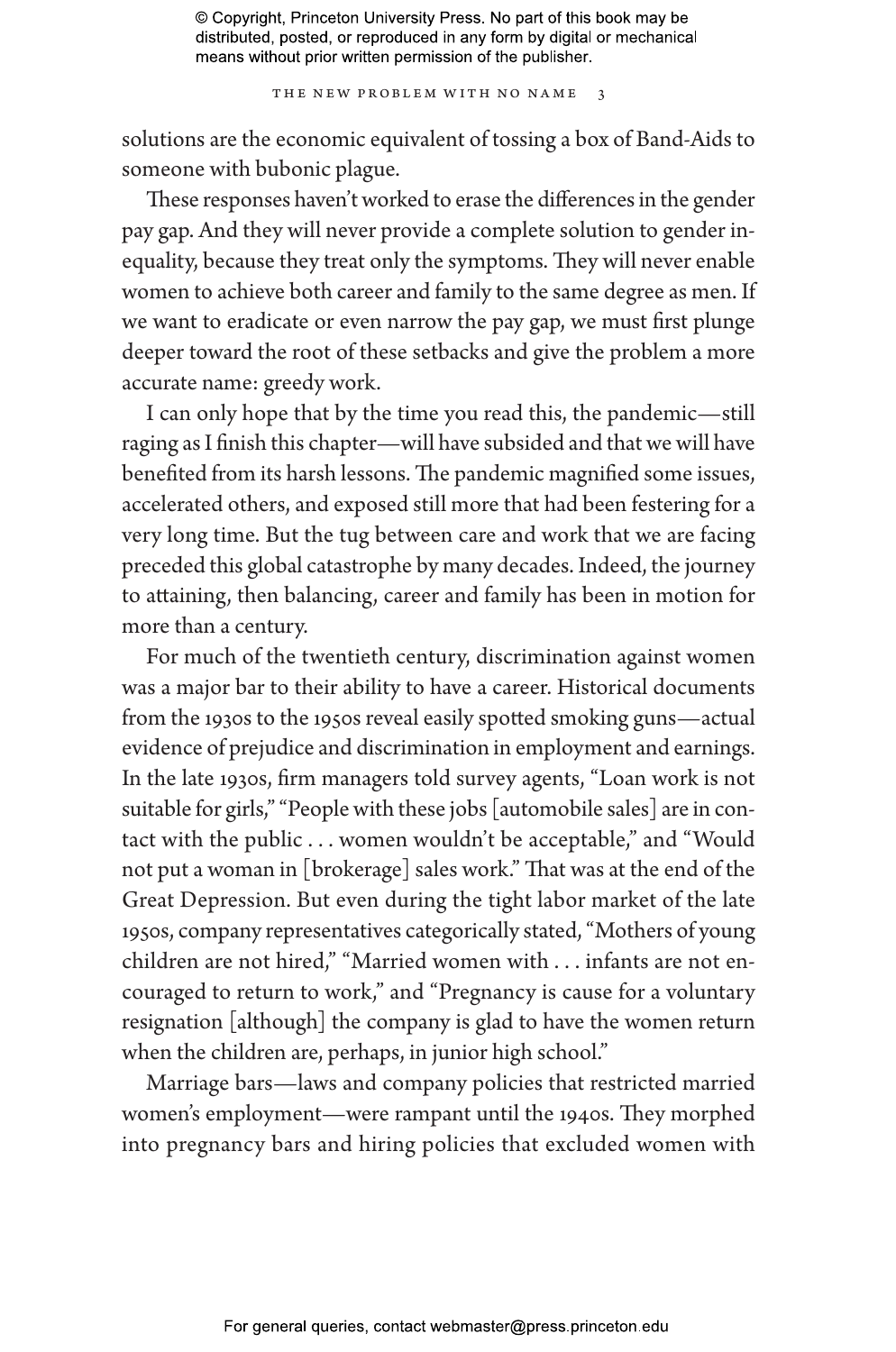## 4 chapter 1

infants and small children. Academic institutions and some government agencies had nepotism bars. Countless jobs were restricted by sex, marital status, and, of course, race.

Today, we don't see such explicit smoking guns. Data now show that true pay and employment discrimination, while they matter, are relatively small. This does not mean that many women don't face discrimination and bias, or that sexual harassment and assault do not exist in the workplace. We have not seen a nationwide #MeToo movement for nothing. In the late 1990s, Lilly Ledbetter filed an EEOC sexual harassment case against Goodyear Tire and won the right to sue. That was a real victory for her, but she dropped the charges when she was reinstated as a supervisor. This occurred years before she brought her nowfamous case of pay discrimination. Ledbetter received low performance ratings and almost no pay raises because of discriminatory behavior by the men she supervised and by those who were ultimately in command but who ignored the sexism of those beneath them. In Ledbetter's case, 100 percent of the difference between her pay and that of her peers was due to discrimination.

So why *do* earnings differences persist when gender equality at work seems to finally be within our grasp, and at a time when more professions are open to women than ever before? Are women actually receiving *lower* pay for *equal* work? By and large, not so much anymore. Pay discrimination in terms of unequal earnings for the same work accounts for a small fraction of the total earnings gap. Today, the problem is different.

Some attribute the gender earnings gap to "occupational segregation" the idea that women and men are self-selecting, or being railroaded into, certain professions that are stereotypically gendered (such as nurse versus doctor, teacher versus professor), and that those chosen professions pay differently. The data tell a somewhat different story. For the nearly five hundred occupations listed in the US census, two-thirds of the genderbased difference in earnings comes from factors *within* each occupation. Even if women's occupations followed the male distribution—if women were the doctors and men were the nurses—it would wipe out only, at most, a third of the difference in earnings between men and women.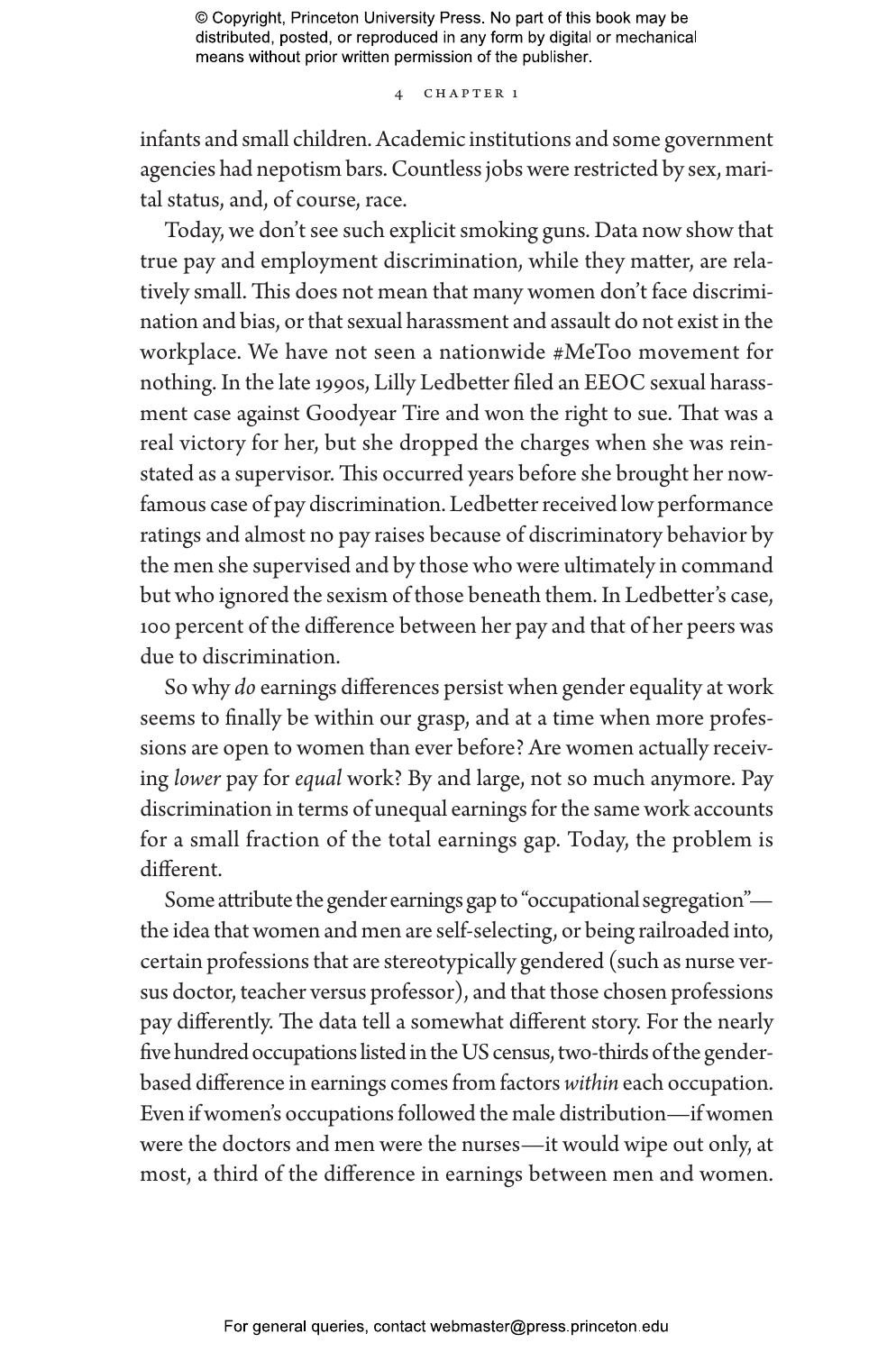THE NEW PROBLEM WITH NO NAME 5

Thus, we empirically know that the lion's share of the pay gap comes from something else.

Longitudinal data—information that follows the lives and earnings of individuals—allow us to see that right out of college (or out of graduate school), wages for men and women are strikingly similar. In the first few years of employment, the pay gap is modest for recent college graduates and newly minted MBAs, for example, and is largely explained by differences in male and female fields of study and occupational choices. Men and women start out on an almost equal footing. They have very similar opportunities but make somewhat different choices, producing a slight initial wage gap.

It is only further along in their lives, about ten years after college graduation, that large differences in pay for men and women become apparent. They work in different parts of the marketplace, for different firms. Unsurprisingly, these changes typically begin a year or two after a child is born and almost always negatively impact women's careers. But the gap in their income also starts to widen right after marriage.

The advent of women's careers fundamentally changed the relationship between the American family and the economy. We will never get to the bottom of the gender earnings gap until we understand the trajectory of the far larger problem of which it is a symptom. The gender earnings gap is a result of the career gap; the career gap is at the root of couple inequity. To truly grasp what that means, we need to take a voyage through women's role in the American economy and consider how it has transformed across the course of the last century.

Our focus will be mainly on college-graduate women, as they have had the most opportunities to achieve a career, and their numbers have been expanding for some time. As of 2020, almost 45 percent of twentyfive-year-old women have graduated, or will soon graduate, from a fouryear college. The level for men is just 36 percent. Women, of course, didn't always outnumber men as college graduates. For a long time, and for many reasons, women were at a great disadvantage in attending and graduating from college. In 1960, there were 1.6 males for every female graduating from a US four-year college or university. But beginning in the late 1960s and early 1970s, things began to change. By 1980, men's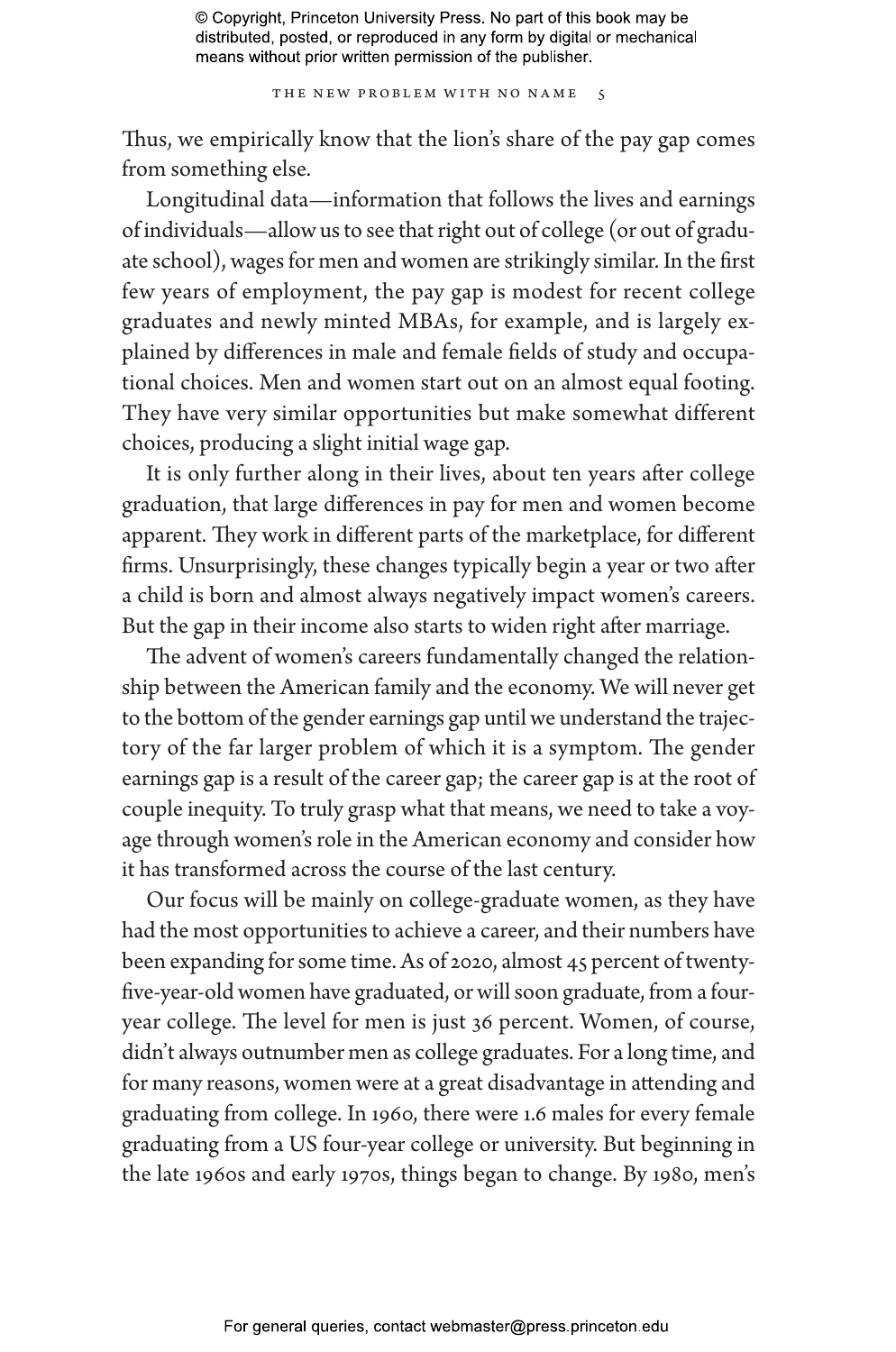## 6 chapter 1

advantage had evaporated. Since then, more women than men have graduated from four-year institutions each year.

And they aren't just graduating from colleges and universities in record numbers—they are setting their sights higher and higher. More than ever before, these graduates are aiming for premier postbachelor's degrees and subsequent challenging careers. Just prior to the Great Recession, 23 percent of college-graduate women were earning one of the highest professional degrees, including a JD, a PhD, an MD, or an MBA. That reflects more than a fourfold increase across the previous four decades. For men, that fraction remained around 30 percent during the same forty-year period. Women have increasingly been planning to have longterm, highly remunerative, and fulfilling careers—sustained achievement that becomes embedded as part of an individual's identity.

More of them are also having children—more than at any time since the end of the Baby Boom. Almost 80 percent of college-graduate women who are today in their mid- to late forties have given birth to a child (add 1.5 percentage points to include adoptions to those without a birth). Fifteen years ago, just 73 percent of all college-graduate women in their mid-forties had at least one birth. So college-graduate women born around the early 1970s have a considerably higher birth rate than college-graduate women born in the mid-1950s. There are now more women than ever like Keisha Lance Bottoms, Liz Cheney, Tammy Duckworth, Samantha Power, and Lori Trahan—all of whom have had successful careers plus children and are currently around fifty years old.

College-graduate women no longer accept without question having a career but no family. Those who have children are no longer fully content to have a family but no career. By and large, college-graduate women want success in both arenas. But to do so requires negotiating a slew of time conflicts and making a host of difficult choices.

Time is a great equalizer. We all have the same amount and must make difficult choices in its allocation. The fundamental problem for women trying to attain the balance of a successful career and a joyful family are time conflicts. Investing in a career often means considerable time input early on, precisely during the years one "should" be having children. Enjoying one's family also involves considerable time. Those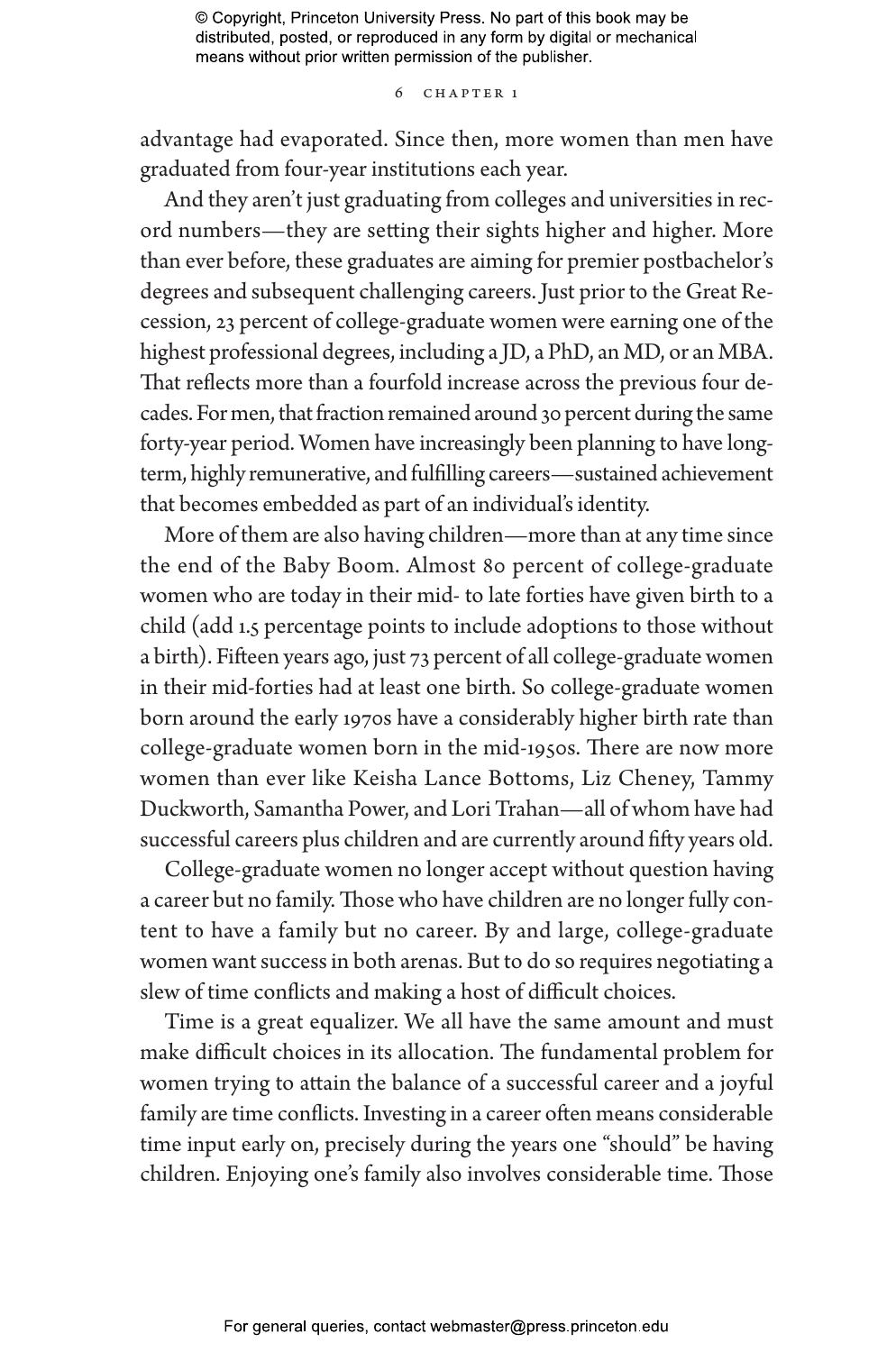THE NEW PROBLEM WITH NO NAME 7

choices have dynamic consequences, and we have little ability to make amends for bad decisions. Fifty years ago, when advising younger women about career, one female business executive and mother of three said, "It's hard—but do it."

We are always making choices, like partying or studying, taking hard courses or taking easy ones. Some, naturally, are more momentous. Marry early; marry late. Go to graduate school; get a job now. Have a child now; take a big chance that you won't be able to later. Spend time with a client; spend time with a child. Those big, consequential choices regarding time allocation for college-graduate women begin around when they receive their bachelor's degrees.

Not long ago, marriages among college graduates occurred at astoundingly early ages. Until around 1970, the median age at first marriage for a college-graduate woman was about twenty-three years old. The first child was born soon after. Early marriage often precluded further study for women, at least immediately. Newly married couples moved more often for the husbands' career and education than for the wives'. Women didn't always maximize their own future career prospects. Instead, they often sacrificed their careers to optimize the family's well-being.

For women who graduated college from the 1940s to the late 1960s, early marriages occurred because marriage delay was a challenge. Getting pinned, lavaliered, and—the ultimate—engaged soon after starting a serious (and sexual) relationship was an important insurance policy against having a premarital pregnancy. In a world without femalecontrolled and highly effective contraception, choice was constrained.

By 1961, the Pill had been invented, FDA approved, and procured by large numbers of married women. But state laws and social convention did not allow the Pill to be disseminated among young, single women. Those restrictions began to break down around 1970 for various reasons, most unrelated to contraception. The Pill gave college-graduate women a newfound ability to plan their lives and to obviate the first of the constraints. They could enroll in time-consuming—actually allconsuming—postbachelor's education and training. Marriage and children could be delayed, just long enough for a woman to lay the foundations of a sustaining career.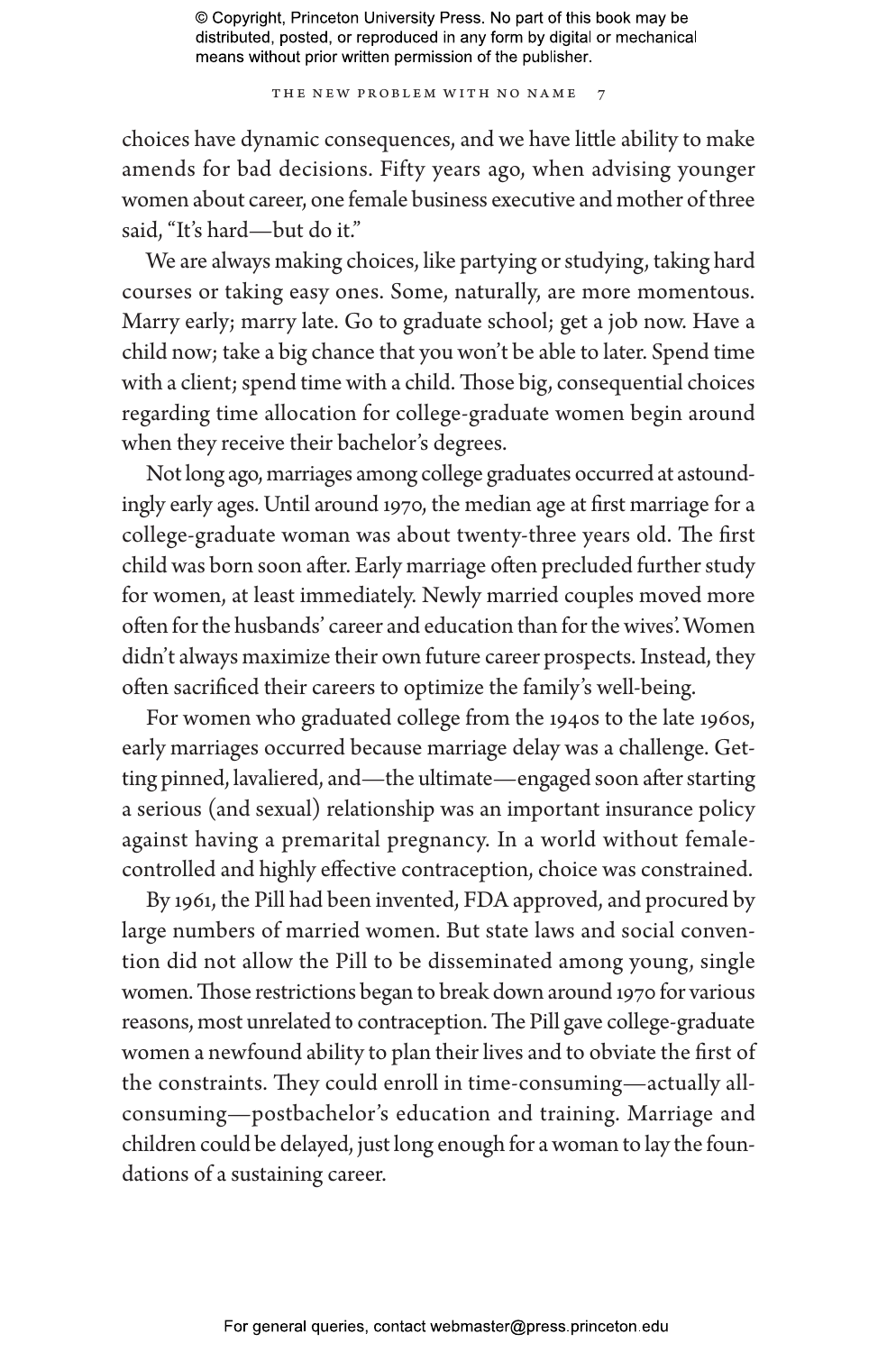## 8 CHAPTER 1

That's when things began to change, radically. After 1970, the age at first marriage started to increase, and it continued to climb year after year—so that the median age of first marriage for college-graduate women is now around twenty-eight years old.

But even as the time-constraint problem was solved, others cropped up. Postgraduate education began to start later in the lives of college graduates and take longer to complete. The time to first promotion in a host of fields from academia to health, law, accounting, and consulting was increasingly delayed. The additional years mounted, resulting in yet another time conflict that had to be negotiated.

About a decade or more ago, a first promotion occurred in one's early thirties. More recently, it occurs in one's mid- to late thirties. The timing no longer comfortably allows for giving birth to one's first child after one's first promotion to partner, tenure, or other advancement. The first birth often occurs before these career milestones. Children often upend careers. And careers often upend the ability of women to have children.

The timing is brutal. For women who want to have a family, waiting to their mid-thirties to have their first child is stacking the deck against succeeding at the family part and having the children. Yet collegegraduate women have managed to beat the odds through various means, including the use of assisted-reproductive technologies. The fraction of women with children has startlingly increased for those who recently turned forty-five years old. The increased birth rate doesn't diminish the frustrations, sadness, and physical pain for those who tried and did not succeed. For those who did succeed, it doesn't mean that they can maintain their careers.

Even with all these difficulties, much has changed historically in a positive direction, bringing us closer to more self-efficacy for women and greater gender equality. Women have better control of their fertility. Marriages are entered into later and, in consequence, last longer. Women are now the overwhelming fraction of college graduates. Multitudes of them enter professional- and graduate-degree programs and graduate at the top of their classes. The best firms, organizations, and departments are hiring them. Then what happens?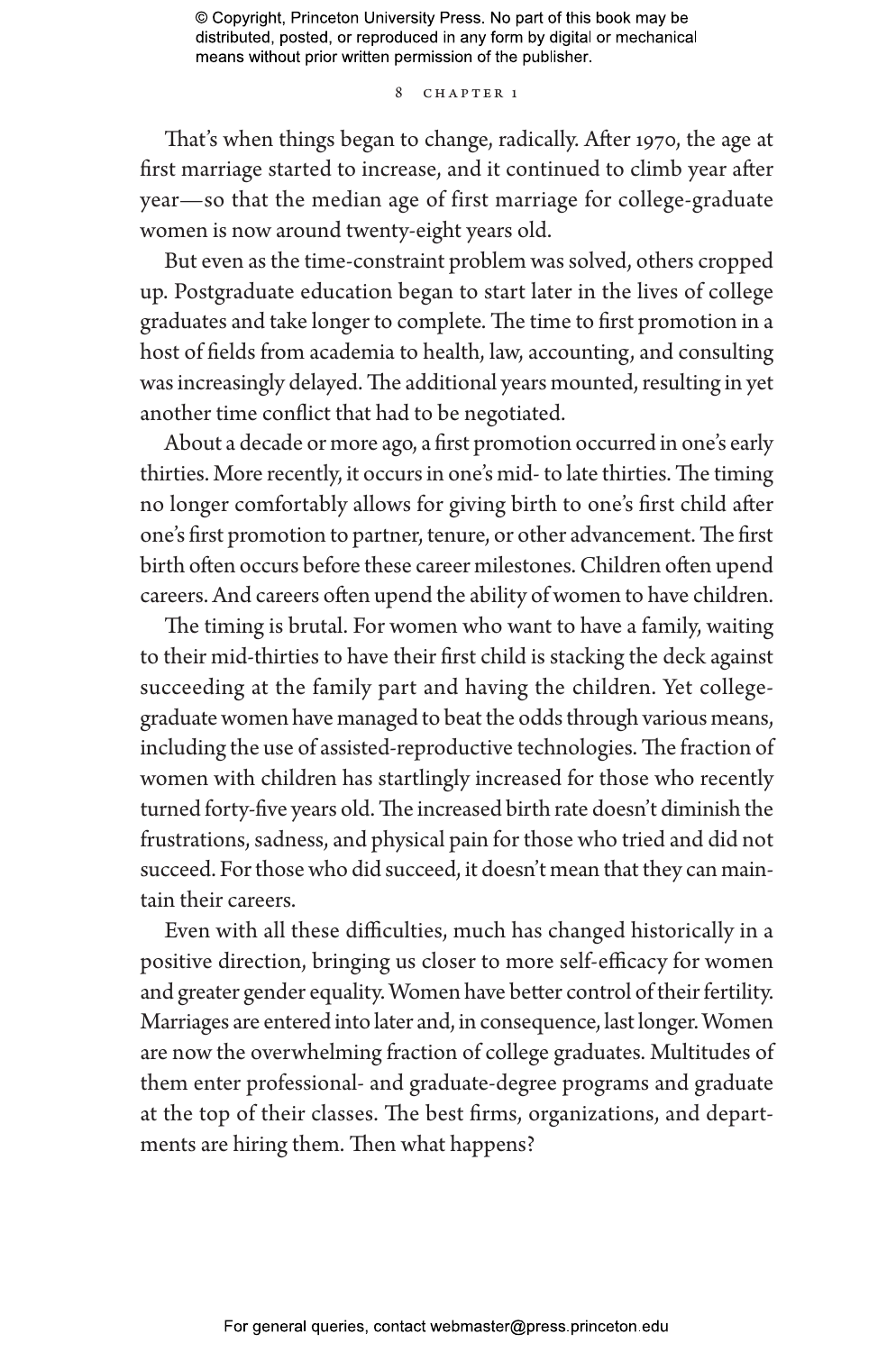THE NEW PROBLEM WITH NO NAME 9

If a woman's career has a chance to flourish and she manages to have children, the ultimate time conflict emerges. Children take time. Careers take time. Even the wealthiest of couples can't contract out all care. And why bring children into this world if you aren't going to love and nurture them?

The fundamental time constraint is to negotiate who will be on call at home—that is, who will leave the office and be at home in a pinch. Both parents could be. That couple equity would yield the ultimate fiftyfifty sharing. But how much would that cost the family? A lot—a reality couples are more aware of now than ever before.

As aspirations for both career and family have increased, an important part of most careers has become apparent, visible, and central. Work, for many on the career track, is greedy. The individual who puts in overtime, weekend time, or evening time will earn a lot more—so much more that, even on an hourly basis, the person is earning more.

## Greedy Work

The greediness of work means that couples with children or other care responsibilities would gain by doing a bit of specialization. This specialization doesn't mean catapulting back to the world of *Leave It to Beaver*. Women will still pursue demanding careers. But one member of the couple will be on call at home, ready to leave the office or workplace at a moment's notice. That person will have a position with considerable flexibility and will ordinarily not be expected to answer an e-mail or a call at ten p.m. That parent will not have to cancel an appearance at soccer practice for an M&A. The other parent, however, will be on call at work and do just the opposite. The potential impact on promotion, advancement, and earnings is obvious.

The work of professionals and managers has always been greedy. Lawyers have always burned the midnight oil. Academics have always been judged for their cerebral output and are expected not to turn their brains off in the evenings. Most doctors and veterinarians were once on call 24/7.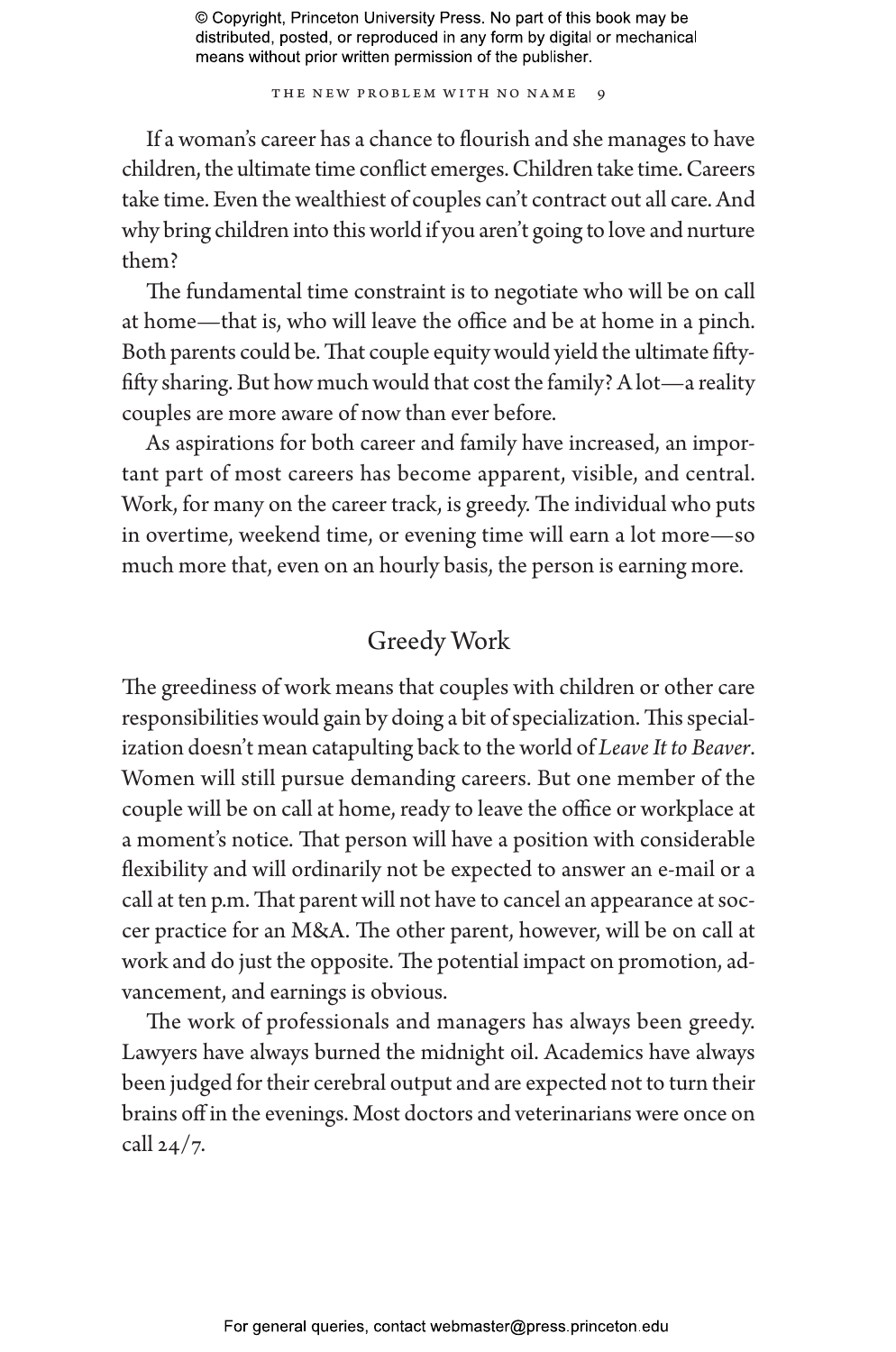## 10 chapter 1

The value of greedy jobs has greatly increased with rising income inequality, which has soared since the early 1980s. Earnings at the very upper end of the income distribution have ballooned. The worker who jumps the highest gets an ever-bigger reward. The jobs with the greatest demands for long hours and the least flexibility have paid disproportionately more, while earnings in other employments have stagnated. Thus, positions that have been more difficult for women to enter in the first place, such as those in finance, are precisely the ones that have seen the greatest increases in income in the last several decades. The private equity associate who sees the deal through from beginning to end, who did the difficult modeling, and who went to every meeting and latenight dinner, will have maximum chance for a big bonus and the soughtafter promotion.

Rising inequality in earnings may be one important reason why the gender pay gap among college graduates has remained flat in the last several decades, despite improvements in women's credentials and positions. It may be the reason why the gender earnings gap for college graduates became larger than that between men and women in the entire population in the late 1980s and early 1990s. Women have been swimming upstream, holding their own but going against a strong current of endemic income inequality.

Greedy work also means that couple equity has been, and will continue to be, jettisoned for increased family income. And when couple equity is thrown out the window, gender equality generally goes with it, except among same-sex unions. Gender norms that we have inherited get reinforced in a host of ways to allot more of the childcare responsibility to mothers, and more of the family care to grown daughters.

Consider a married couple, Isabel and Lucas (modeled after a couple I met several years ago). They both graduated from the same liberal arts college and later earned identical advanced degrees in information technology (IT). They were then hired by the same firm, which we'll call InfoServices.

InfoServices gave each of them a choice between two positions. The first job has standard hours and comes with the possibility of flexibility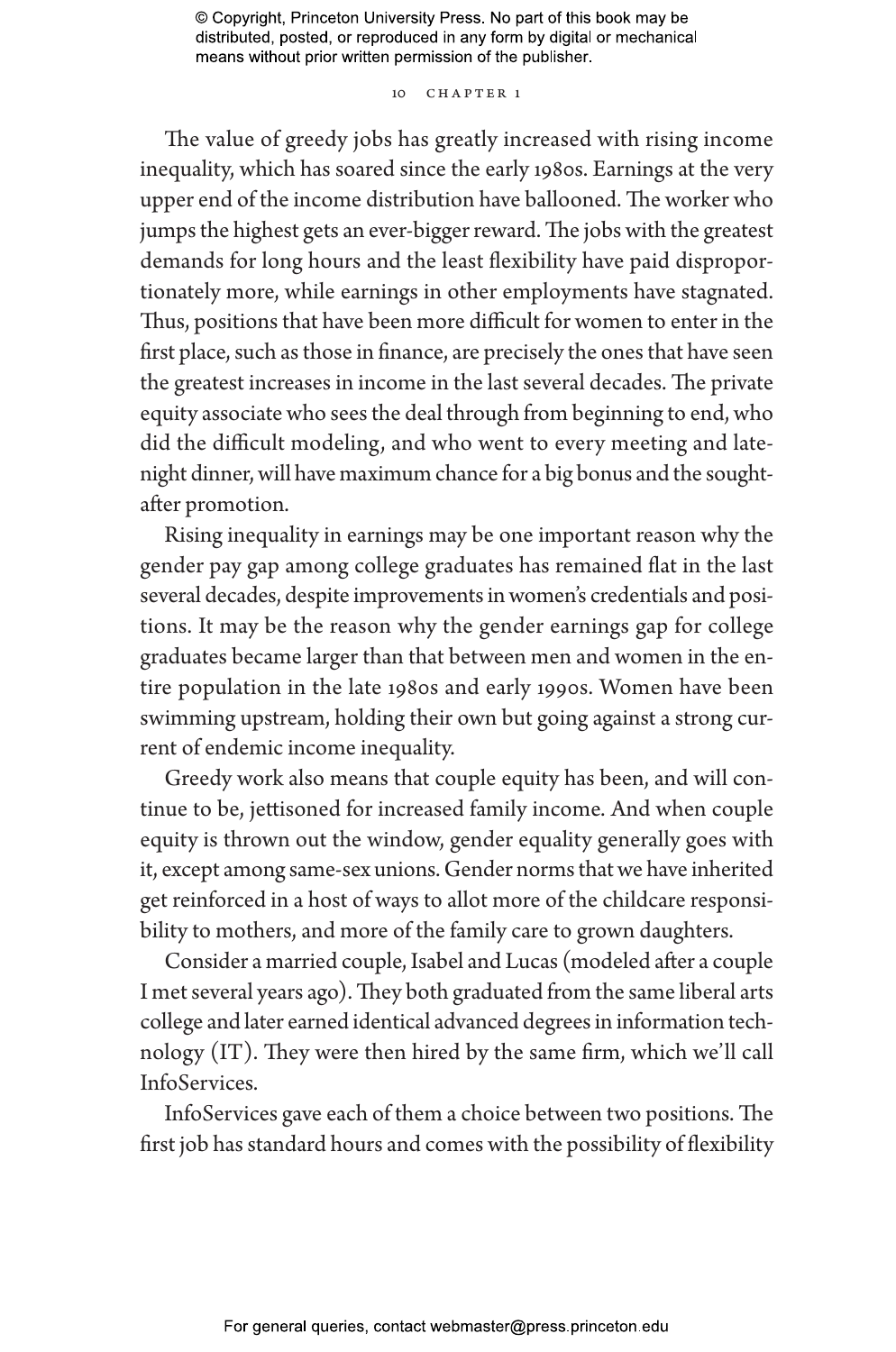THE NEW PROBLEM WITH NO NAME 11

in start and finish times. The second has unpredictable on-call evening and weekend hours, though the total number of annual hours doesn't necessarily increase by much. The second position pays 20 percent more, to attract talent willing to work with uncertain times and days. It is also the position from which InfoServices selects its managers. It is the "greedy" position, and both Isabel and Lucas initially opted for it. Equally capable and equally free of external obligations, the two spent a few years working at the same level and pay.

In her late twenties, Isabel determined that she needed more flexibility and space in her life, in order to spend more time with her ailing mother. She stayed with InfoServices but opted for the position that, although it required the same number of hours, was more flexible regarding which hours were to be worked. It was less greedy in its demands and less generous in its pay.

We can see their trajectories in figure 1.1. The path on which they both started and where Lucas remained—the greedy, inflexible one—is given by the solid line and has an hourly wage (implicit if the person is salaried, and explicit if the person is paid by the hour) that rises with the number of hours, or perhaps with particular hourly demands. If he works sixty hours a week, he would be paid *more than* one and a half times what he would make if he put in forty hours. Lucas's implicit hourly wage increases with hours worked (or with the inflexibility of hours), which means he could double his weekly earnings even if he didn't work twice the number of hours per week.

Isabel's new role, the more flexible position, is given by the dashed line. Her hourly wage is constant, so it doesn't matter how many hours she works or which hours she works; the wage is the same. If she works sixty hours, she would get one and a half times what she would for working forty hours. A usual week of work puts Lucas, in his greedy position, at the diamond. Equivalently, a usual work week in Isabel's new job places her at the dot.

When the couple decided to have a child, at least one parent needed to be available on call. They could not both work in the position Lucas had, with its inflexible and unpredictable hours. If they did, neither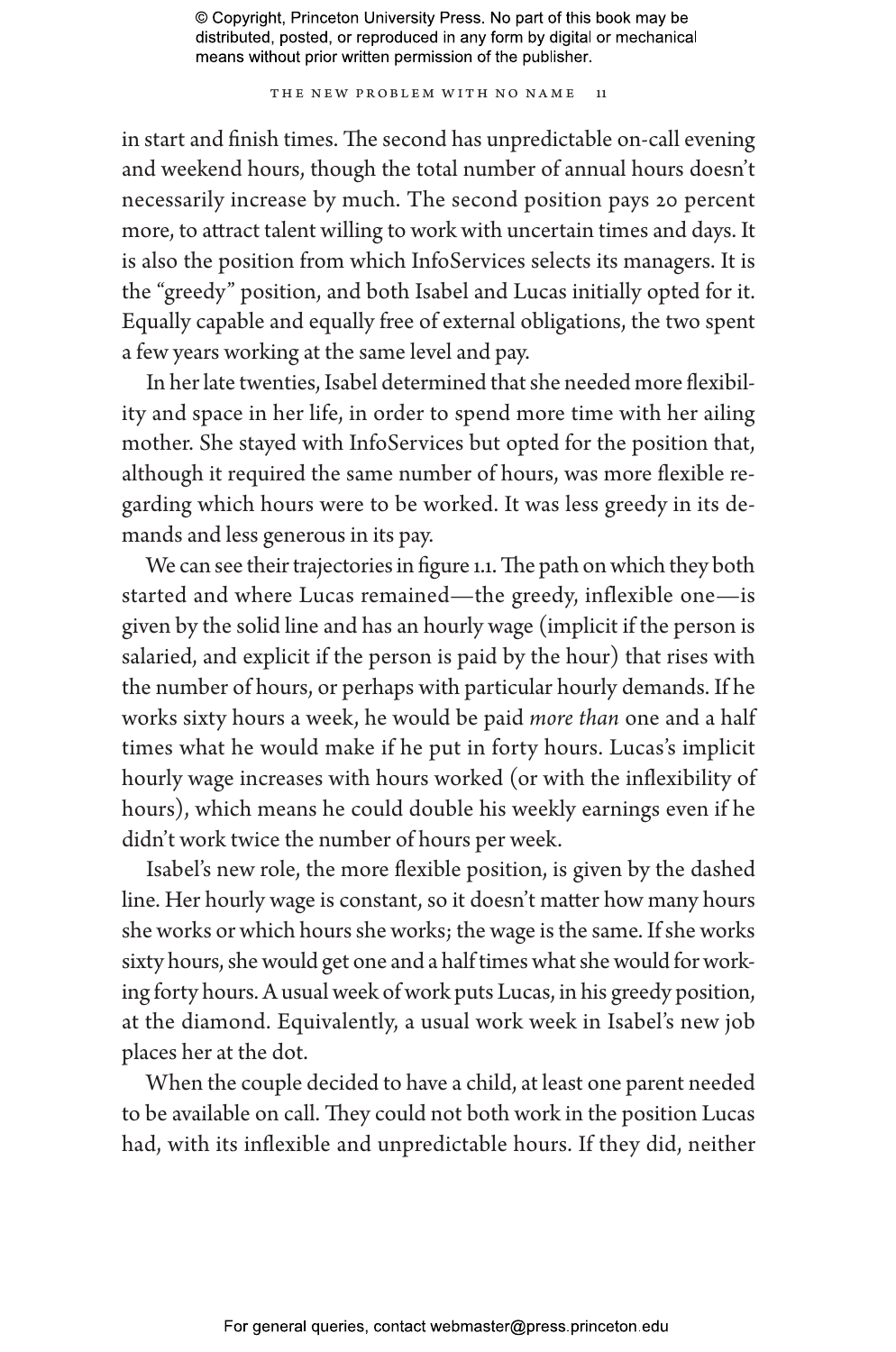

Figure 1.1. Gender Inequality and Couple Inequity

*Notes*: Consider the two positions offered to Isabel and Lucas. One is flexible, and no matter how many hours the employee works per week, the pay per hour is the same. The other position is less flexible (or "greedy"), and the more hours that are worked, the higher the wage per hour. The horizontal axis gives hours worked per week (or a measure indicating that particular hours must be worked). The vertical axis gives the total earnings per week. H\* is a usual weekly hours number, such as 40 or 45. The difference between the diamond (the greedy position) and the dot (the flexible position) illustrates the amount of income that a worker gives up each week by not taking the greedy position.

would be available in case the school nurse called or the child's daycare center suddenly closed in the middle of the day. If the position required that they be in the office on Thursdays at precisely eleven a.m., they would have to just hope that their child would not fall off the swing around that hour or that an older family member wouldn't have a doctor's appointment then.

Both of them *could* have worked at Isabel's position. But, especially because they were planning a family, they couldn't afford that decision. Doing so would mean that each would forgo the amount of additional income per week that Lucas brought in. If they wanted to share the childcare fifty-fifty, they needed to weigh that desire against how much that would cost them. It could be a lot—significant enough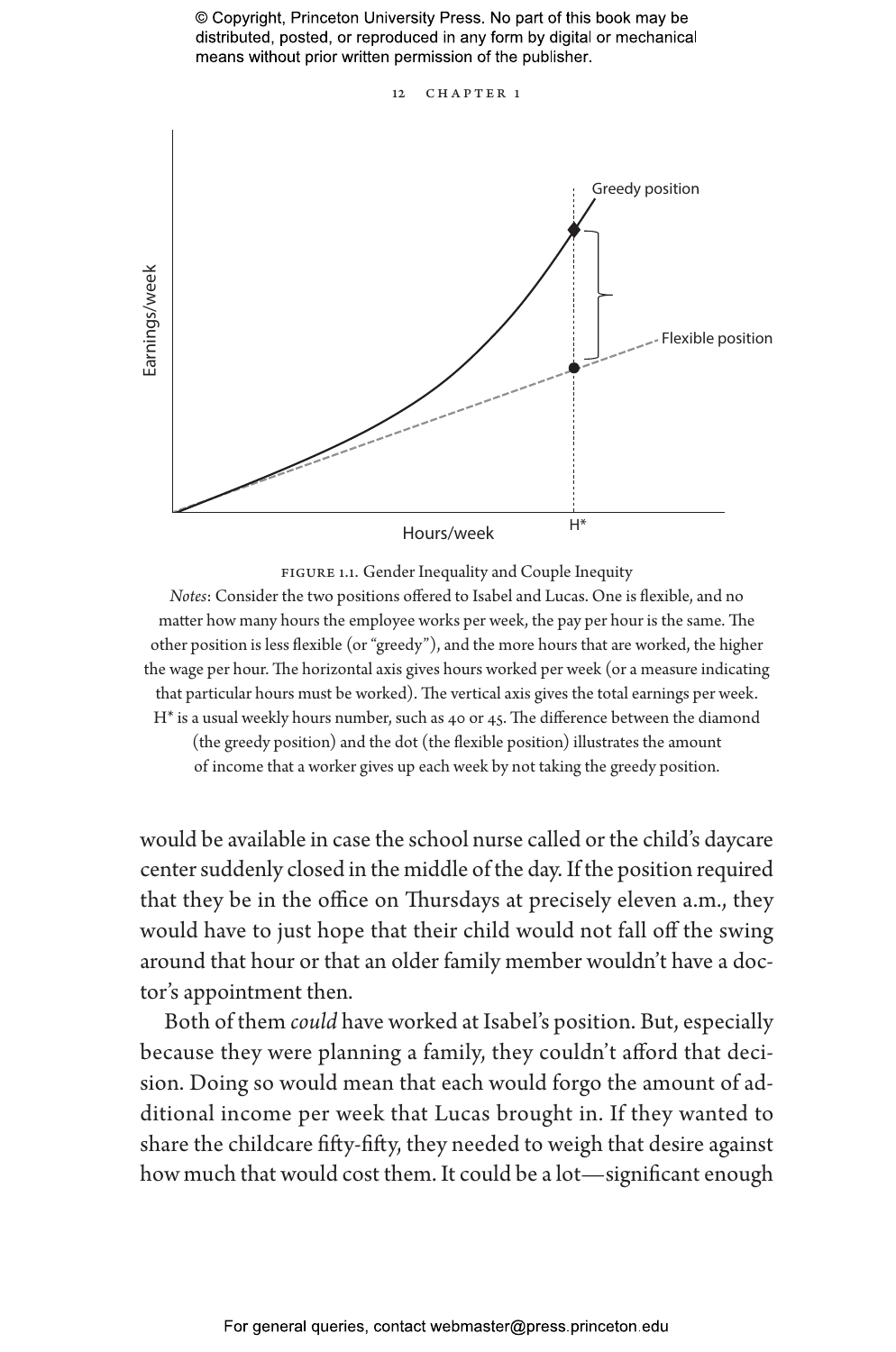THE NEW PROBLEM WITH NO NAME 13

that they would have to sacrifice couple equity for a higher family income.

As is the case with most heterosexual couples expecting a child, Isabel remained at the flexible position while Lucas stayed at the greedier one. (That would hold true even if we excluded the initial months after delivery and throughout their child's infancy.)

Lucas continued to earn more than Isabel, and the earnings gap only expanded after they had children. He got the promotions; she did not. For other couples in similar positions, the difference in pay might expand even more before having the children, since couples planning for a family often relocate to optimize employment possibilities, especially that of the husband. This is a big part of why the gender gap in pay is still substantial.

For same-sex couples, there will not be a gender earnings gap, but couple equity will likely be jettisoned for precisely the same reasons that motivated Isabel's and Lucas's decisions. In a world of greedy jobs, couple equity is expensive.

If women weren't on call at home, they could take jobs with disproportionately high pay for long hours, unpredictable schedules, on-call evenings, and occasional weekends—and indeed many women do. Choosing long and demanding hours is fine for women right out of college and for those with fewer household responsibilities. But once a baby arrives, priorities change. Primary caregiving is time consuming, and women are suddenly on call at home. To be more available to their families, they must be less available to their employers and clients. As a result, they tend to cut back hours, or they take jobs in areas of the marketplace that offer more flexibility—and earn far less. These responsibilities are reduced as children get older and become more independent, and women's earnings do rise relative to men's at those times. But other family demands often creep in somewhat later in life, replacing the reduced child demands.

Isabel and Lucas's story is not unusual. As college graduates find life partnerships and begin planning families, in the starkest terms they are faced with a choice between a marriage of equals and a marriage with more money.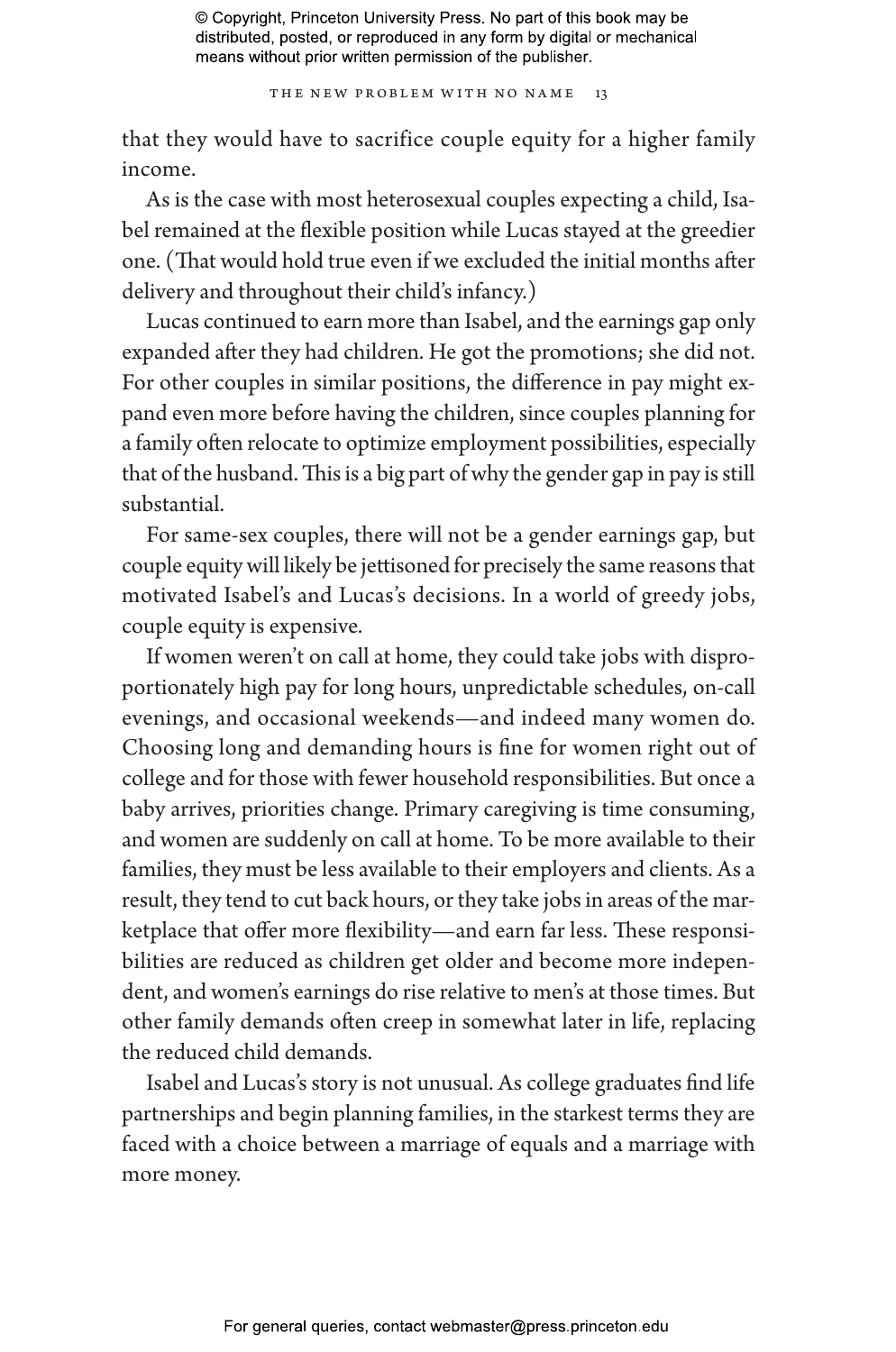14 CHAPTER 1

## A Marriage of Equals

Some time ago, I asked the students in my undergraduate seminar what they wanted out of a marriage. One of my students replied in an instant: "I want a man who wants what I want." Her answer struck me as a candid statement of a desire for equity. It has since been repeated by many students and friends of mine, but never as succinctly and clearly. The continuing quandary, however, is that even if that match were made, it will be costly in terms of family equity for both to have demanding careers, or costly in terms of family income for both to have less demanding careers. To maximize the family's potential income, one partner commits to the time-consuming job at the office while the other makes career sacrifices to take on the time-consuming job at home. Regardless of gender, the latter will earn less.

Gender is not a factor that can be ignored, because the person who sacrifices career to be home is—historically and still today—most often a woman. Women aren't lazy or less talented, and they start out on a fairly equal footing with men. Due in part to the entrenched gender norms we'll be exploring, even ambitious, talented women have felt the need to slow down their careers for the greater good of their family. *Men are able to have a family and step up because women step back from their careers to provide more time for the family.* Both are deprived: men forgo time with family; women forgo career.

To the modern reader, the idea of women having careers from which to step back or toward which to step up may seem so normalized as to be unnoteworthy. Women go to school, just like men, and pursue higher education and profitable careers, just like men. But it's worth pausing to reflect on just how new this situation is. In 1900, very few collegegraduate women with young children were in the labor force, let alone had anything resembling a career. Those devoted to work generally did not have children and often did not marry. More than a century later, women are not just working; they have meaningful careers that many manage, or intend, to combine with a family in an equitable marriage. In all of world history, this has never happened before.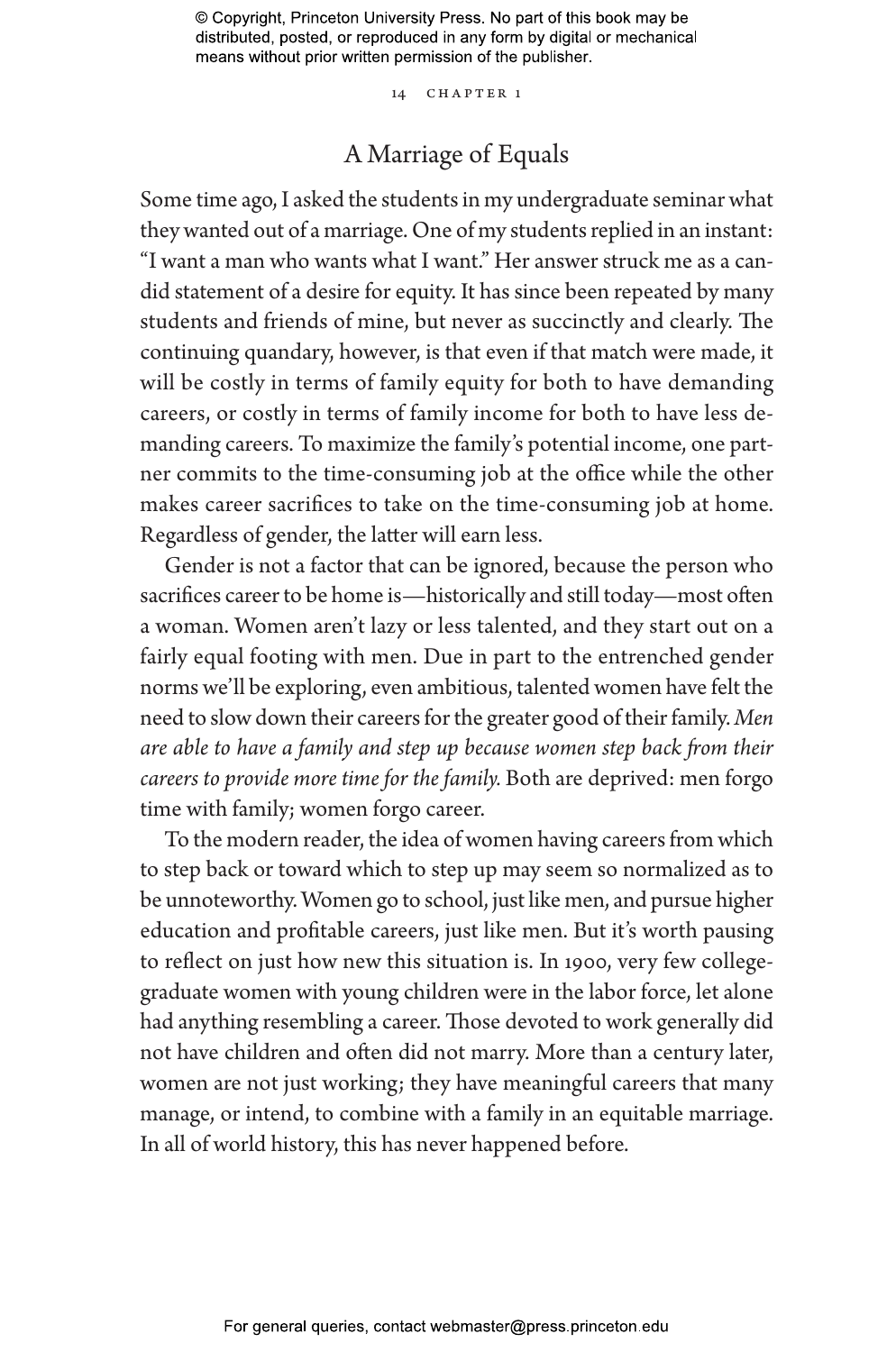THE NEW PROBLEM WITH NO NAME 15

When more than half the population's economic role changes, it marks a staggering historical shift—one that has had immense ramifications. The lives of college-graduate women have evolved the most radically, but the effects of this profound shift have reverberated throughout American society, affecting the whole social organization of work, schools, and families. When women moved from home to the workplace, they didn't just move from unpaid work to paying work. They moved from domestic responsibilities to positions that required extensive education, that became part of their identities, and that often spanned the course of their lives.

Every generation of women in the twentieth century took another step along this journey, while a host of advances in the home, the firm, the school, and in contraception paved the way for this progress. Each generation expanded its horizons, learning from the successes and failures of the preceding generation and leaving lessons for the next wave of women. Each generation passed a baton from one to the next. The journey has taken us from the stark choice of having a family *or* a career to the possibility of having a career *and* a family. It has also been a journey to greater pay equity and couple equity. It is a complicated and multifaceted progression that is still unfolding.

If this shift across the decades has been overwhelmingly positive, why we are still wrestling with gaping differences between men's and women's earnings, occupations, and positions, and with the yawning disparities between their family responsibilities?

Modern young women, especially during the ongoing COVID crisis, are anxious—and rightly so. Despite their travels along this road that was paved by their great-grandmothers, grandmothers, and mothers (most of whom were anxious, too), they are still caught between devoting themselves to a career and devoting themselves to a family. With technological advances and increases in education, professional degrees, and opportunities, many barriers have been removed and discriminatory roadblocks to women's success have been toppled. As we'll see, throughout the century-long journey, layers of gender differences have been shed, barriers to women's employment have been knocked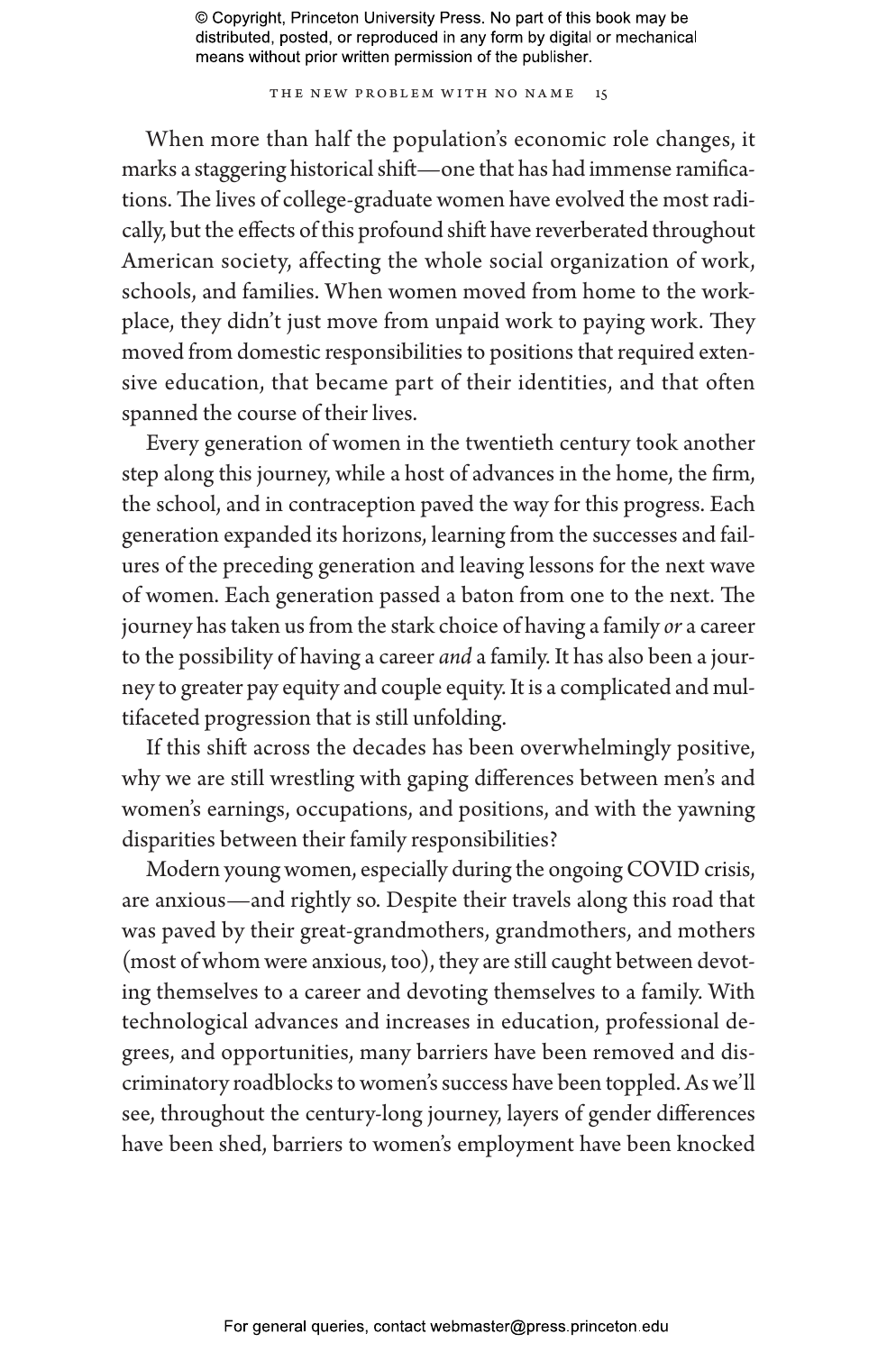16 chapter 1

down, and a host of time constraints have been removed. Clouds have parted. And with better light, the reasons for the final difference have now become apparent.

Collectively, we have arrived at a moment when we can ask how to alter the system to bring about greater gender equality and couple equity. How can we change the basic diagram, that of Lucas's greedy job and Isabel's flexible job, to achieve both? The answer, as we'll discover, is that we must change how work is structured.

We have to make flexible positions more abundant and more productive. Determining whether and how that can be done is where this journey will take us. It will reveal the need for greater support to allow parents and other caregivers to be more productive members of the economy. It will clarify the relationship between the productivity of the economy and the care of preschool and school-aged children—the subject that has been brought home and made so relevant, suddenly and swiftly.

At the moment when we could more clearly see why achieving career and family is so difficult for women—and thereby envisage a solution we were engulfed in a pandemic of global proportions. A tsunami swept over us. We moved from BCE (Before the Corona Era) to DC (During Corona); from an "old normal" to circumstances that have upended families, sickened millions, killed hundreds of thousands in the US, and erased years of economic growth from the world's nations. It may also have tossed many young mothers off their precarious career ladders as they tried to write briefs, academic papers, and consulting reports, and to care for clients and patients, all while teaching their children addition and subtraction.

We are now moving into an uncharted AC/DC era-a world that is partially After Corona (AC), in the sense that many schools and business have opened, but with many of the restrictions and remnants of the DC world. The shift to an AC/DC world has revealed another defect in the American society and economy: caregiving, so critical to the career goals of women and to couple equity, is also crucial to the running of the entire economy. Women cannot be essential workers in two places at the same time. Something has to give.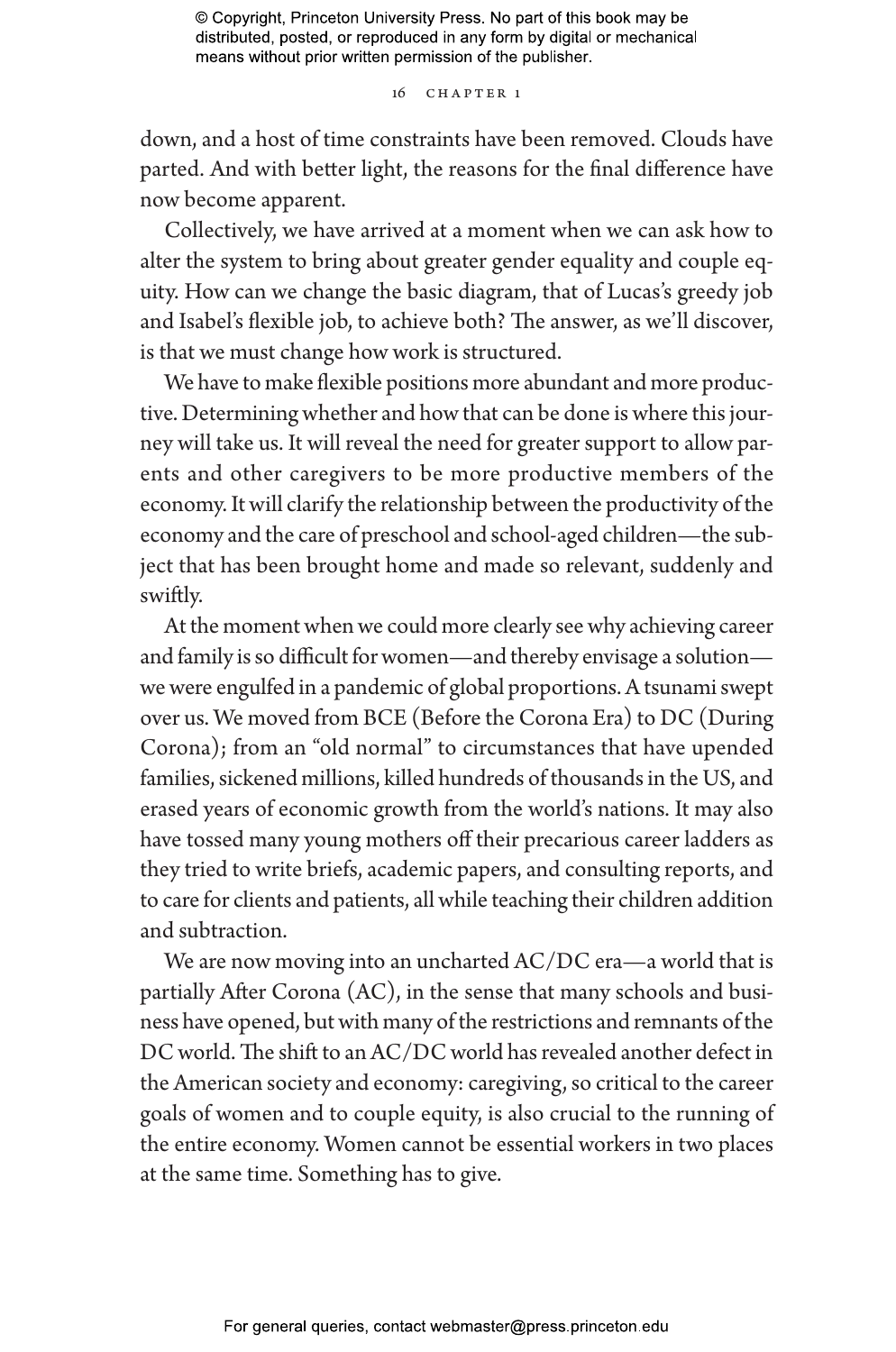THE NEW PROBLEM WITH NO NAME 17

We will return—many pages from here—to examining the AC/DC world, but to fully grasp how we got here and how we can best use this opportunity to overhaul greedy work, we must return to the beginning. The desire among college-graduate women for career and family has been long in the making. That aspiration has been brewing, changing, emerging, and morphing through several key phases of our history.

At the beginning of our travels, when there were enormous differences between men's and women's education and when running a household required much more time and labor, no one could have realized what the last impediments to a level playing field would have been: the structure of work and our caregiving institutions.

Though we've reached an unprecedented era of equality between men and women economically, in some ways we are still living in the dark ages. Our work and care structures are relics of a past when only men had both careers and families. Our entire economy is trapped in an old way of functioning, hampered by primeval methods of dividing responsibilities.

As more women than ever aspire to have careers, families, and couple equity, and as more couples than ever navigate competing time demands, it is imperative that we understand what the economic gender gap actually reveals about our economy and our society—so that we can work toward solutions that close it and make work and life more equitable for everyone. The data in the chapters that follow will demonstrate the progress made in each generation, how gender norms and workplace structures have evolved for decades, and how the journey must continue.

This book is the story of how the aspirations of career, family, and equity emerged over the past century, and how they can be achieved today. There is no one simple fix, but by finally understanding the problem and calling it by the right name, we will be able to pave a better route forward.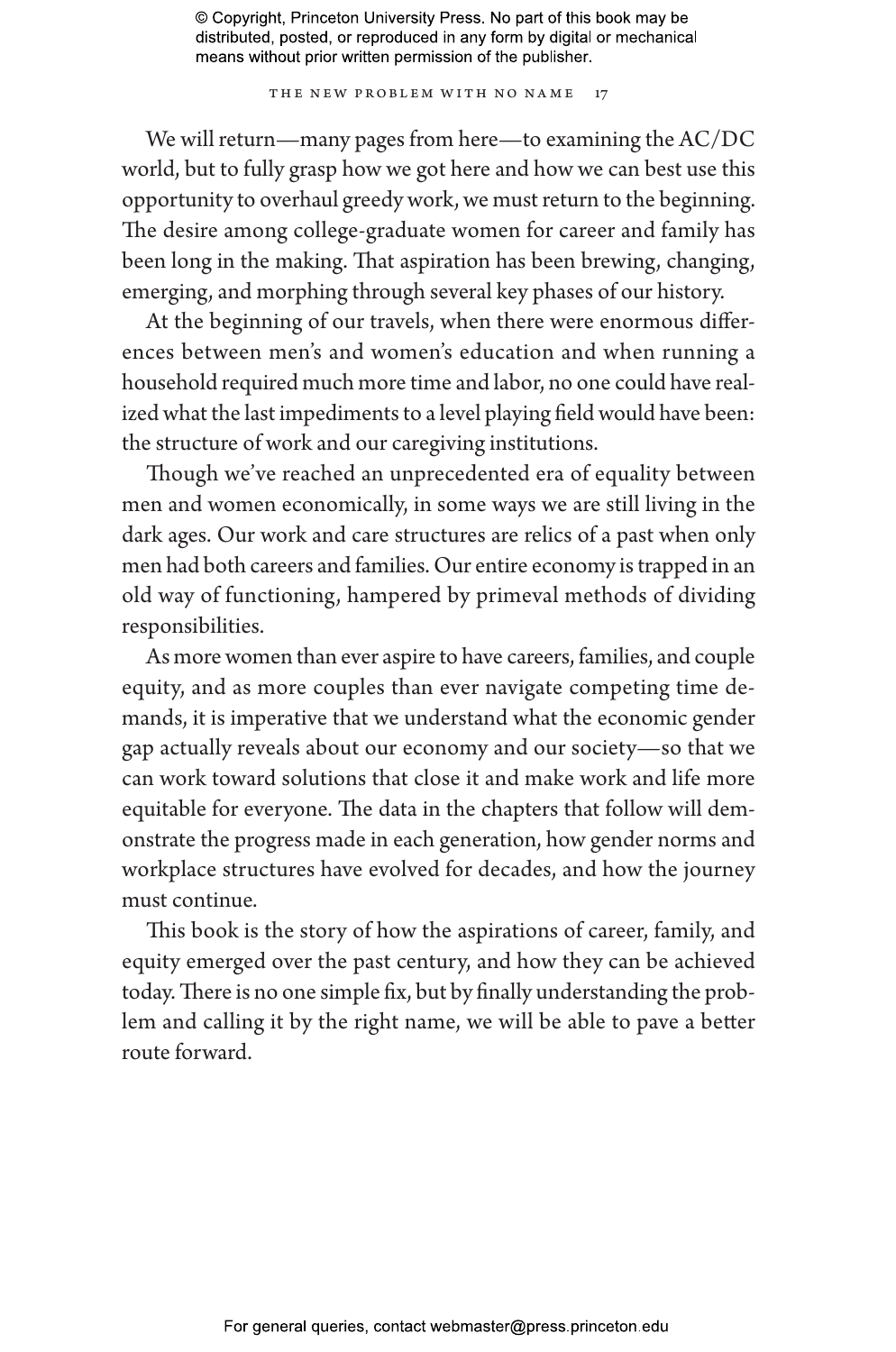## Index

Note: Page numbers in *italics* refer to figures and tables. End notes are indicated by n and page of original topic discussion following the page number.

Abbott, Edith, 25–26, 57, 269n57

Abbott, Grace, 57, 269n57

abortions, 115

- Abzug, Bella Savitzky, 28
- academics: advanced degrees for, 198; career progression for, 197–98, 201, 204–5; COVID-era work effects for, 223, 297n223; gender earnings gap among, 168–69, 289n169; greedy work for, 9; Group One women as, 46–50, 51–52, 56, 57, 62; Group Two women as, 64, 81–83; Group Four women as, 112, 130, 146; Group Five women as, 147, 149, *149*; hiring discrimination for, 233; nepotism bars for, 51–52, 81–82, 90; percentage of female, 199, 292n199; tenure clocks in, 198, 201, 205. *See also* teachers
- academy school movement, 71, 271n71 accounting. *See* financial and business careers

Addams, Jane, 57, 58

*Admission* (film), 133

- adoption, 21, 36, 54, 133, 210, 246, 282–83n134
- advanced and professional degrees: age and timing of, 197–98; Asian marriage rates with, 268n52; college-graduate women earning, 6, 8, 139, 146 (see also *Group entries*); in Group One, 26, 50, 269n59; in Group Three, 86, 104, 105–6, 274n86, 278n104; in Group Four, 32, 113, 115, 117,

*129,* 129–30, 139, 146, 199, 284n139; in Group Five, 139, 148–49, *149,* 284n139 age: biological clocks and, 115, 132, 136, 199; career achievement and, 50, 55, 81, 143–47, 197–99; of college/graduate students, 41, 50, 265n41; contraception access limited by, 109–10, 120–21; employment discrimination based on, 152; employment rates by, *40,* 73, 269n56, 272n73; fertility and, 135–36, 138; gender earnings gap changes with, 153, *161,* 161–62, 285–86n153, 287n162; of majority, 109–10, 120, 280n120; marriage in relation to (*see* marital age); of mothers at birth of children, 8, 19, 37, 44, 94, 133–40, 283–84n137; at sexual relationship initiation, 114, 279n114; voting rights and, 110

Age Discrimination in Employment Act, 152 agricultural workers, 73, 78, 271n72 Aid to Dependent Children, 231 Aid to Families with Dependent Children, 231 Ailes, Roger, 297n224 Alexander, Sadie Mossell, 26, 62, 233, 235 *All the Money in the World* (film), 154 Amazon, 203 American Community Survey, 161, 169 Americans' Use of Time Survey, 206 American Time Use Survey, 207, 227 American Veterinary Medical Association dataset, 259, 295n215

309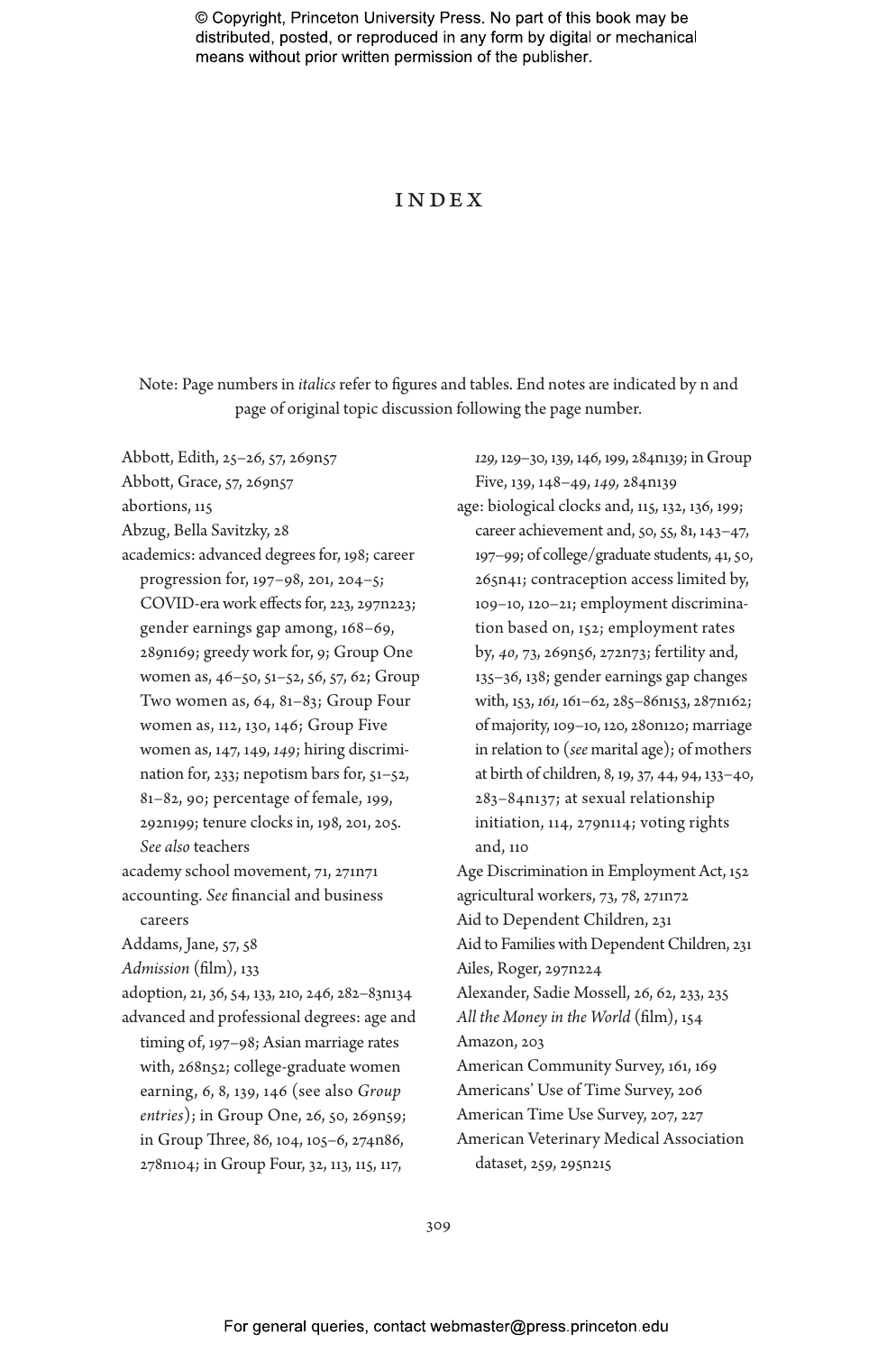310 index

Ames, Jesse Daniel, 26 Anderson, C. Arnold, 81–82 antibias training, 155 antidiscrimination laws, 130, 225 antivice act, 110, 278n110 Apgar, Virginia, 22 Arnaz, Desi, 84 artificial insemination, 133, 135–36, 283n136 assisted-reproductive technologies: age and fertility with, 135–36, 138; artificial insemination as, 133, 135–36, 283n136; college-graduate women using, 8, 33, 38 (see also *Group entries*); Group Four using, 284n141; Group Five using, 133–34, 136–38, 140–41, 284n141; infertility necessitating, 136–38, 140–41, 284n140; insurance coverage for, 140–41, 283n140; in vitro fertilization as, 33, 38, 136, 137, 140 Astin Freshman Survey, *125,* 263n33, 281n128 Australia, marriage bars in, 272n74 Baby Boom, 92, 94, 141–42, 236, 275n93

*Baby Mama* (film), 133 Bachman, Michele, 146 *The Back-Up Plan* (film), 282n133 Ball, Lucille, 84. See also *I Love Lucy* (TV show) Bank of America Merrill Lynch, 202, 292n202 Barney, Morgan, 233 Barron, Jennie Loitman, 233 Basden, Mildred, 29, 79, 236 BCG (Boston Consulting Group), 218, 296n218 Beard, Mary Ritter, 26 Becker, Gary, 47 Beutler, Jaime Herrera, 19 biological clocks, 115, 132, 136, 199 birth control pill. *See* contraception; the Pill birth rates: among college-graduate women, 6, 8; COVID-19 pandemic effects on, 262n6; in Group One, 54, 60; in Group Two, 65; in Group Three, 32, 93–94; in Group Four, 265n38; in Group Five, 33, 38. *See also* childbearing and childrearing

Black women: advanced and professional degrees of, 26, 106; birth rates among, 38; caregiving by, 231; Chisolm breaking boundaries for, 21–22; divorce among, 263nn29,31; employment rates of, 77–78, 271n72, 297n223; in Group One, 26, 62, 77; in Group Two, 28, 77–78; in Group Three, 106, 263nn29,31; in Group Four, 32; in Group Five, 264n36; marriage among, 36, 77–78, 264n36; marriage bars for, 78, 89–90; number of college-graduate, 40 Blatch, Nora, 233 Bloom, David, 283–84n137 BLS (Bureau of Labor Statistics), 158, 184, 206–7, 297n226 Bombeck, Erma, 30, 106, 107, 236 Bongaarts, John, 283n136 Bottoms, Keisha Lance, 6 Bowman, Mary Jean, 81–82 Braun, Carol Mosley, 32 Breckinridge, Sophonisba, 269n57 Buck, Pearl Syndenstriker, 26, 56 Bureau of Labor Statistics (BLS), 158, 184, 206–7, 297n226 Burke, Yvonne Brathwaite, 19 Bushnell, Candace, 63 business careers. *See* financial and business careers business schools, women in, 20, *129*

careers: age and achievements in, 50, 55, 81, 143–47, 197–99; ambitions and aspirations for, 20, 23, 30, 31, 32–33, 223–24 (see also *Group entries*); barriers to, 21–23; career gap, 5; caregiving effects on, 1, 9, 10–14, 81, 165; of college-graduate women, 6–17, 18–19, 21–25 (see also *Group entries*); definition of, 21, 142; gender disparities in, 1–17; greedy work and (*see* greedy work); identity tied to, 6, 15, 21, 67, 131; jobs vs., 21, 56; occupational segregation of, 4, 20, 156–57, 286–87nn156–157; promotions in (*see* promotions); time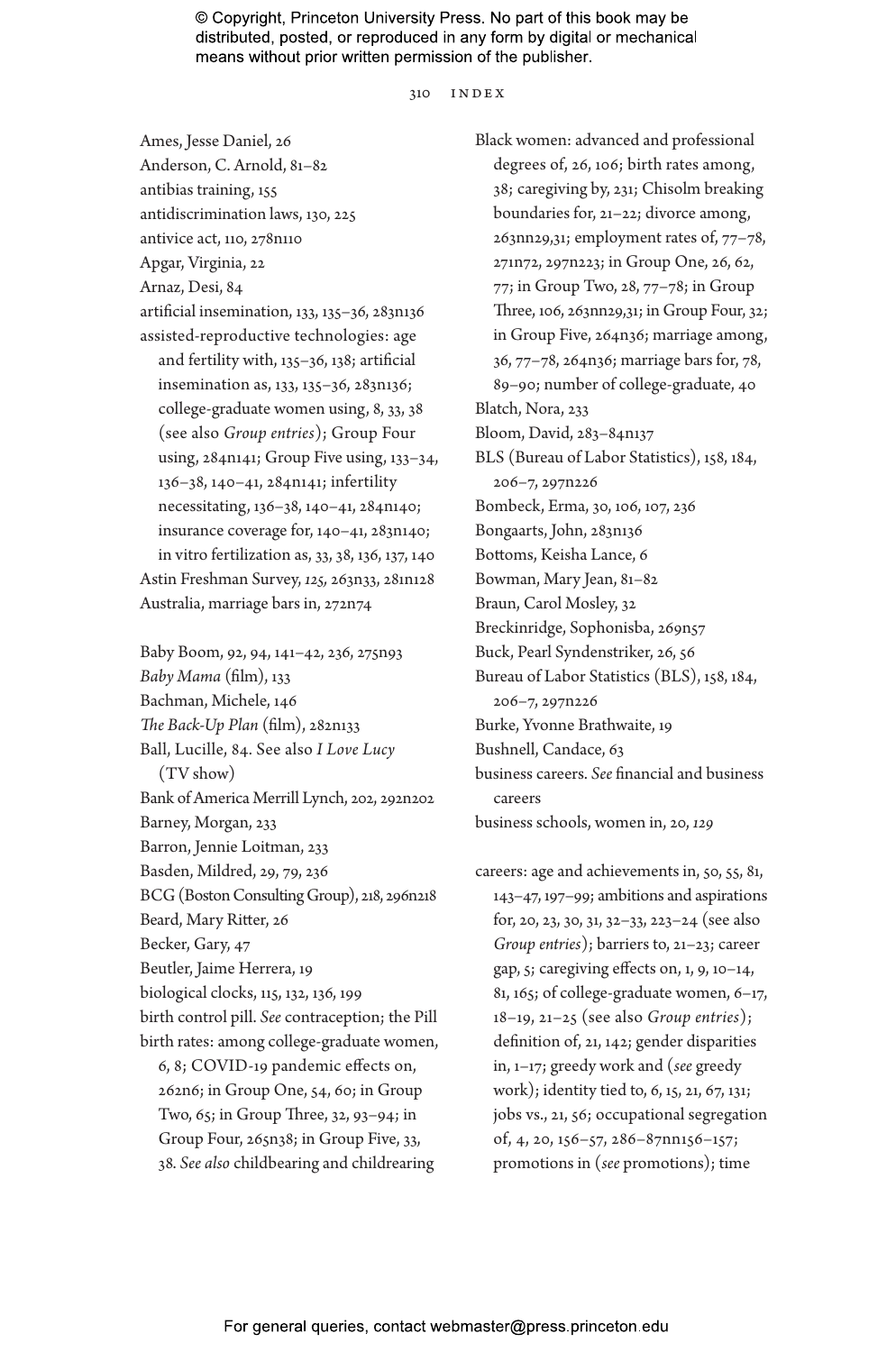index 311

conflicts of family and, 6–9, 150, 183, 203, 218–20. *See also* employment; work; *specific occupations*

caregiving: career effects of,  $1, 9, 10-14, 81, 165$ ; in COVID-19 pandemic, 1, 3, 203, 219–20, 221–23, 225–31, 297n223, 297–98nn227–229; economics of, 49, 219, 231–32, 237; flexibility of time for, 11–13, 208; gender earnings gap and, 5, 11–13, 160, 162–63, 165–75, 179, 182–86, 189, 288n162, 289n168; Great Depression-era, 231–32; income effects of, 1, 11–14; increased time devoted to, 206–8, 228, 293n207, 298n228; on-call responsibilities for (*see* on-call at home responsibilities); value and costs of, 1, 9; work structure changed to address, 16–17. *See also* childcare

Carlson, Gretchen, 297n224

Carson, Rachel, 27

cat's paw doctrine, 153

Cheney, Liz, 6

- childbearing and childrearing: among college-graduate women, 6, 8, 19 (see also *Group entries*); among doctors, 209–10, 293n210; in Group One, 25–26, 36–38, *37, 39,* 47, 50–51, 54–56, 60, *66,* 66–67, 268n54; in Group Two, 28, 36–38, *37, 39,* 65–67, *66*; in Group Three, 29, 32, 36–38, *37, 39,* 44, 87–88, 92–94, 99, 103–4, 116, 141–42, *143,* 274n88, 277n104; in Group Four, 32, 36–38, *37, 39,* 44, 113, 115–16, 119, 121, 132, 138–39, 142, *143,* 279n116, 284nn139,141; in Group Five, 33, 36–38, *37, 39,* 133–34, 135–41, 142, *143,* 147–50, *149,* 236, 282–83nn133–134, 284nn139, 141. *See also* birth rates
- childcare: COVID-19 pandemic effects on, 203, 219, 221, 225, 227–29; doctors' access to, 210; Great Depression-era program for, 231–32; Group Three women's access to, 88, 99, 102, 105–6, 108; Lanham Act funding, 232, 299n232; subsidizing cost of, 219, 231–32, 296n219, 299n232. *See also* caregiving childless/child-free women: gender

earnings gap among, 162–63, *163,* 166, 182;

in Group One, 18–19, 25–26, 36–38, *37, 39,* 50–51, 54–56, 268n54; in Group Two, 36–38, *37, 39, 66,* 67; in Group Three, 36–38, *37, 39,* 94, 266n43; in Group Four, 32, 36–38, *37, 39,* 132, 283n139; in Group Five, 36–38, *37, 39,* 140–41, 283n139

children and adolescents: adoption of, 21, 36, 54, 133, 210, 246, 282–83n134; age of majority for, 109–10, 120, 280n120; caregiving for (*see* caregiving; childcare); childbearing and childrearing of (*see* childbearing and childrearing); collegegraduate women having, 6–17, 19, 23 (see also *Group entries*); infant and child mortality rates for, 52–53 Chisolm, Shirley, 21–22 Civil Rights Act (1964), 80, 152 Clark, Betty, 122, 280n122 Class of 1957 survey, 98–103, 276nn95,98, 277n101 Class of 1961 survey, 103–8, 277n103 Clayton, Eva McPherson, 145–46

clerical workers. *See* office workers Clinton, Hillary Rodham, 32, 236 coeducation, 42, 82–83, 225, 266n43, 273n83 college-graduate women: advanced and

professional degrees of (*see* advanced and professional degrees); Black women as (*see* Black women); careers of, 6–17, 18–19, 21–25 (see also *Group entries*); childbearing and childrearing among (*see* childbearing and childrearing); contraception for (*see* contraception); cost of education for, 90–91; families of, 6–17, 19, 23 (see also *Group entries*); gender earnings gap for (*see* gender earnings gap); Groups of (see *Group entries*); marriage of (*see* marriage); as mothers (*see* mothers); number of, 5–6, 39–43, *41,* 127–28, 222; reunions for, 55–56, 117, 266n43, 269n56; as single women, 14, 18, 22 (*see also* single women); societal changes with, 15, 23; time conflicts for (*see* time conflicts); white women as (*see* white women). *See also* education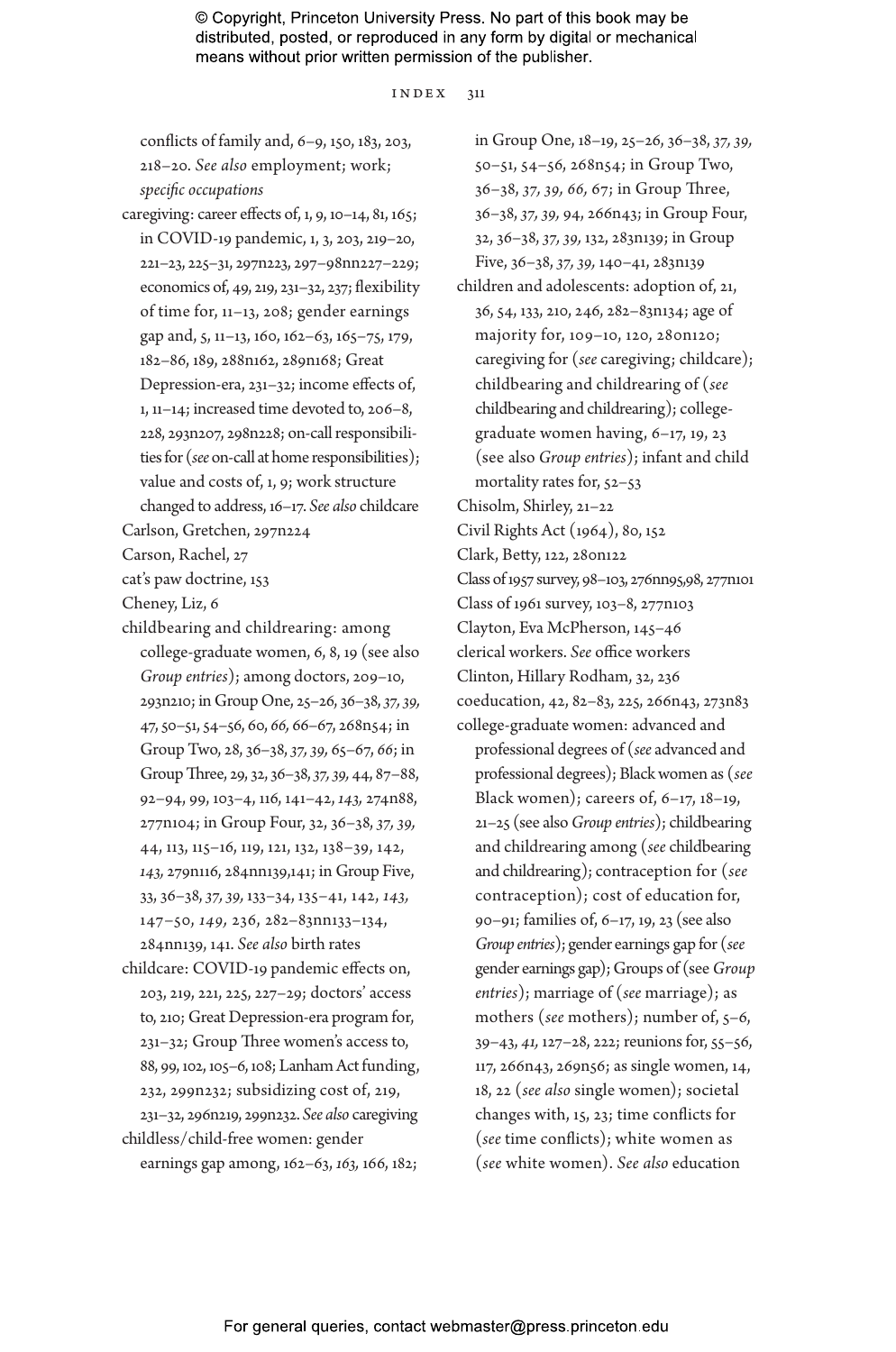312 INDEX

college graduation rates. *See* college-graduate women; education Colton, Frank, 111 Columbia University, 48, 58, 234 Community Tracking Study, 258–59, 293–95nn210–213 Comstock, Ada, 28, 81–82, 93, 235 Comstock Act/laws, 278n110 Congress: Kuznets' report to, 48–49; women in, 18–19, 21–22, 28, 32, 106, 145–47, 262nn18–19, 285n146 Constitutional Amendments: Nineteenth (women's suffrage), 18; Twenty-sixth (age of majority), 110, 120, 280n120 consumer price index (CPI), 49 contraception: age and access to, 109–10, 120–21; career-family balance with, 23; fertility and, 121, 137, 280n121; Group Four access to, 32, 109–12, 113, 115, 120–23, 236, 278n110; laws on, 109–10, 120–22, 278n110; marriage and access to, 7, 109, 113–15, 280n121; research and development of, 26, 110–11; rudimentary, 52; TV show references to, 109, 111–12, 120 Cook, Tim, 203–4 Cornell University, 117, 233 corporations: financial careers in (*see* financial and business careers); lawyers employed by, *181*; pharmacists employed by, 189–91, 194; veterinarians employed by, 216 Cosby, Bill, 297n224 couple equity: cost of, 150, 172, 175, 183, 187, 205–6, 217; COVID-19 pandemic effects on, 228; definition of, 150; flexibility of time improving, 218–19; gender equality and, 205–6, 225; generational shifts toward, 15, 44–45, 206, 208, 293n208; lack of (*see* couple inequity); societal changes improving, 219; structure of work changes improving, 193, 209, 218–19; value of striving for, 23 couple inequity: career gap as root of, 5;

caregiving and, 8, 10–13; gender disparities

and, 10–14; gender earnings gap and, 5, 10–13, *12,* 150, 172, 175, 183–84, 186–87, 193, 205–6; gender inequality and, 205–6; generational shifts and progress in, 15; greedy work and, 9, 10–13, *12*; in on-call responsibilities, 9, 11–13, 172, 205; same-sex, 13, 219, 291n184

- couples: balancing career and family in, 1, 3; equity/inequity in (*see* couple equity; couple inequity); same-sex (*see* same-sex couples). *See also* husbands; marriage
- COVID-19 pandemic: balancing career and family in, 3, 15, 219–20, 222; birth rate effects of, 262n6; caregiving in, 1, 3, 203, 219–20, 221–23, 225–31, 297n223, 297–98nn227–229; economic downturn with, 74, 219, 221–23, 226, 231, 235; education effects of, 16, 203, 219, 221, 225, 227–29, 231; effects of, 16, 221–23, 225–31; flexible work in, 206, 237 (*see also* work from home); gender disparities magnified in, 221–23, 231; pharmacists' role in, 190; time conflicts in, 183, 203, 219–20; unemployment during, 74, 221, 226; work from home during, 142, 203, 219–20, 223, 226–30, 235, 236–37, 297n226, 298n230; work structure change opportunities with, 16–17, 195, 219–20

Coyle, Grace, 25

CPI (consumer price index), 49

Credit Suisse, 202

Current Population Survey (CPS), 226, 230, 256–57

Davis, Katharine Bement, 59–60, 269–70n59 daycare. *See* childcare Dean, Madeleine, 146 de Forest, Lee, 233 Deloitte, 203–4, 217, 292nn200,203, 293n204, 296n218 DeLong, Brad, 122, 280n122 Denmark: childcare in, 232; earnings study in, 168 dentists, 129, *129,* 173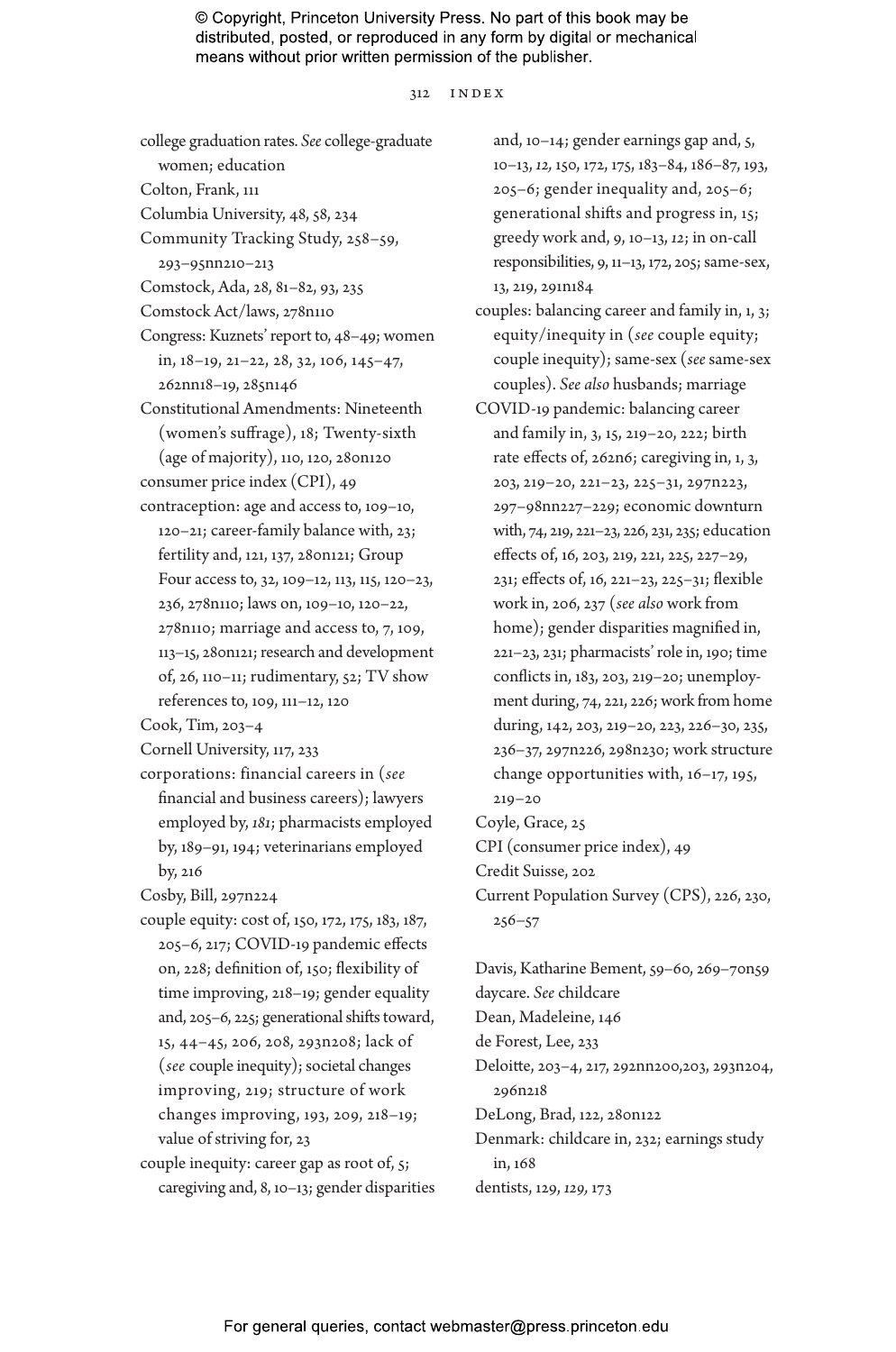#### $INDEX$  313

Dexter, Katharine. *See* McCormick, Katharine Dexter

discrimination: antidiscrimination laws, 130, 225; earnings, 3–4, 151–55 (*see also* gender earnings gap); economic growth with decline of, 22; employment (*see* employment discrimination; hiring discrimination); racial and ethnic, 20, 60, 62, 155, 271–72n72; sex, 1, 20, 80, 151–55, 224–25, 297n224 (*see also* gender earnings gap)

diversity training, 155

- division of labor: household, 171; inequality of in couples (*see* couple inequity); in manufacturing, 70; white-collar workers and, 69–70
- divorce: employment necessitated by, 30, 91; in Group One, 57, 233, 269n57; in Group Three, 29–30, 31, 263nn29,31; in Group Four, 31–32, 115, 118–19, 263n31, 279–80nn118–119; laws on, 29–30, 32, 115, 118; shotgun weddings and, 115

Djerassi, Carl, 111

- doctors: childbearing and childrearing among, 209–10, 293n210; flexibility of time for, 211–14; gender earnings gap among, 168–69, *170,* 173, 174, 212, 214, 289n169; greedy work for, 9; Group Four women as, 112, 129, *129,* 130; Group Five women as, 147, 149, *149*; hours of work and on-call responsibilities of, 9, 196–97, 209–14, 217, 293–94n210–211, 295n213; occupational segregation of, 4; percentage of female, 197; specialization by, 210–14, 217, 294nn210–11, 295n213; substitution between, 209, 213–14; TV show images of, 196. *See also* dentists; veterinarians
- domestic service workers, 52, 71–72, 78, 271n72

Douglas, Dorothy Wolff, 27, 52, 90, 235, 268n52, 275n90

Douglas, Paul, 27, 52, 90, 268n52, 275n90 drop-out rates, 85, 86–87, 274n87 Duckworth, Tammy, 6, 19, 20, *24,* 262n19 Earhart, Amelia, 59, 235

- earnings discrimination, 3–4, 151–55. *See also* gender earnings gap; inequality of income
- economic downturns: caregiving connections to, 219, 231–32, 237; COVID-19 pandemic creating, 74, 219, 221–23, 226, 231, 235; Great Depression as (*see* Great Depression); marriage effects of, 93; "she-cessions" as, 223

economic growth, 22–23

- *Economics of Household Production* (Reid), 47, 48
- education: advanced and professional degrees in (*see* advanced and professional degrees); age at time of, 41, 50, 265n41; antibias or diversity, 155; antidiscrimination laws for, 130, 225; coeducation in, 42, 82–83, 225, 266n43, 273n83; cost of, 90–91; college graduation rates, *41*; COVID-19 pandemic effects on, 16, 203, 219, 221, 225, 227–29, 231; drop-out rates in, 85, 86–87, 274n87; gender earnings gap and, 159–60, 287n160; gender statistics on, 5–6, 41–42, 91–92, 275n92; of Group One women, 25–27, 39–45, *41,* 49–50, 269n59; of Group Two women, 28–29, 39–45, *41,* 70–71, 86; of Group Three women, 29–30, 39–45, *41,* 86, 91–92, 95–96, 101–2, 104, 105–6, 112, 124, 274n86, 276n95, 277n101, 278n104; of Group Four women, 30–33, 39–45, *41,* 112–13, 115, 117, 122, 127–30, *129,* 139, 146, 199, 284n139; of Group Five women, 33, 39–45, *41,* 139, 148–49, *149,* 284n139; high school movement for, 71; lowered barriers to, 22; major selection for, 95–96, 101–2, 112, 128–29, 276n95, 282n128; marriage effects on, 35, 86–87; occupation-specific, 95–96, 112; for pharmacists, 190; pregnancy effects on, 36; prohibitions on, 20; sex ratio of, 41–42, 91–92, 275n92; single-sex institutions for, 42, 44; social class and, 42, 43, 50; white-collar work demands for, 70–71. *See also* college-graduate women Education Amendments, Title IX (1972), 130, 225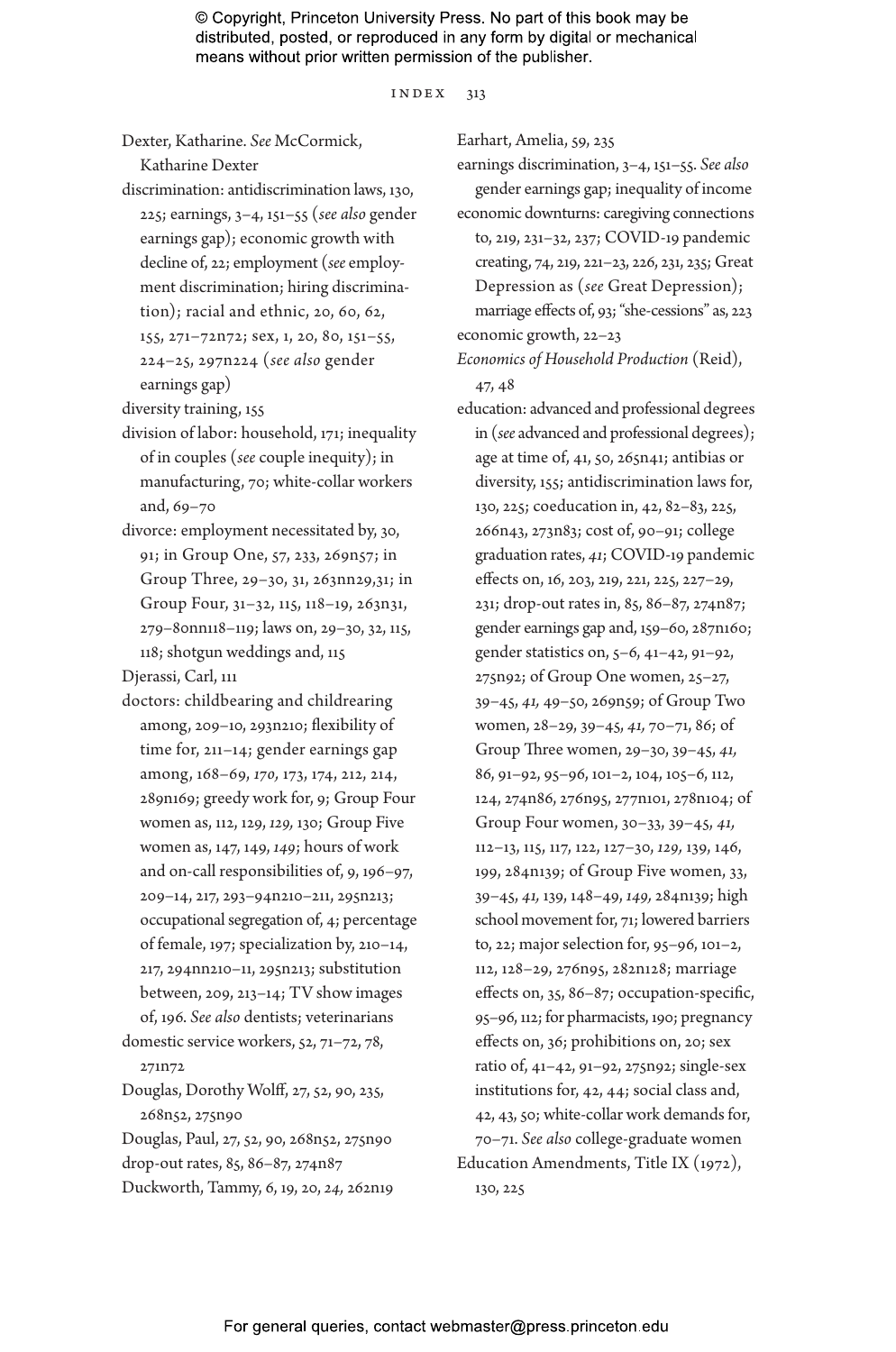#### 314 index

EEOC (Equal Employment Opportunity Commission) lawsuits, 4, 151–52 electricity/electrification, 52, 67–68 Emhoff, Douglas, 235 employment: career distinguished from, 21, 56; discrimination in (*see* employment

discrimination; hiring discrimination); divorce necessitating, 30, 91; economic growth with lowered barriers to, 22–23; Group experiences with (*see* employment experiences); part-time (*see* part-time employment); rates of (*see* employment rates). *See also* careers; labor force; work employment discrimination: gender earnings

- gap and (*see* gender earnings gap); Group Three experiences of, 89–90, 108; historical evidence of, 3–4, 20, 233; lawsuits on, 4, 151–52; marriage bars as (*see* marriage bars); nepotism bars as, 4, 51–52, 64, 81–82, 90; occupational segregation and, 286–87nn156–157; persistent problem of, 4; pregnancy bars as, 3, 81; racial and ethnic motivation for, 20, 62, 271–72n72; social norms and, 20, 51, 68, 232. *See also* hiring discrimination
- employment experiences: in Group One, 25–27, 38, *39,* 69, 77, 97, 233, 271n69, 276nn97, 99; in Group Two, 28–29, 38, *39–40,* 65, 68–73, 76–78, 232, 271n69; in Group Three, 29–30, 38, *39–40,* 87, 88–91, 95–96, 98–103, 106–8, 112, 123–24, 141–42, *143,* 145, 233–34, 274n88, 277n103; in Group Four, 30–33, 38, *39–40,* 107, 112–13, 119–20, 123–27, *125,* 130–32, *131,* 142, *143,* 146, 280–81nn124, 126, 282nn130,132; in Group Five, 33, 38, *39–40,* 126, 134–35, 142–50, *143, 149*
- employment rates: age and, *40,* 73, 269n56, 272n73; childcare subsidies and, 219, 296n219; COVID-19 pandemic effects on, 223, 226, 297n223; across Groups, 38, *39, 40*; in Group One, 276n97; in Group Two, 232; in Group Three, 88–89; in Group Four, 125, 131, 280–81nn124,126; in Group Five, 126; racial differences in, 77–78, 271n72.

*See also* employment experiences; labor force engineers, 156, 157, *170,* 173, 233 Equal Employment Opportunity Commission  $(EEOC)$  lawsuits, 4, 151–52 Equal Pay Act (1963), 152 Equal Pay Act (2018, Massachusetts), 155 Ermotti, Sergio, 230 Ernst and Young (now EY), 204, 293n204 eugenics, 60, 278n110

Fair Pay Act (2015, California), 155–56 families: caregiving in (*see* caregiving; childcare); college-graduate women having, 6–17, 19, 23 (see also *Group entries*); definition of, 21, 142; gender disparities in, 2, 10–17; idealized, in TV shows, 85; time conflicts of career and, 6–9, 150, 183, 203, 218–20. *See also* childbearing and childrearing; children and adolescents; fathers; mothers; parents family leave. *See* parental leave

*Father Knows Best* (TV show), 84–85, 87, 196 fathers: caregiving increases among, 207–8,

213, 217–18, 228, 232, 234, 293n207, 298n228; cost of career vs. family time for, 169, 207; COVID-19 pandemic effects on, 228, 298nn228–29; paternity leave for, 218, 296n218; single (*see* single parents). *See also* parents

FDA (Food and Drug Administration), 7, 109, 120

*The Feminine Mystique* (Friedan), 28, 30, 31, 85–87, 92, 97

- fertility: age and, 135–36, 138; contraception and, 121, 137, 280n121; Group differences in, 37; infertility vs., 136–38, 140–41, 282n133, 283–84nn137,140; post-World War II, 275n93 (*see also* Baby Boom); technologies to aid (*see* assisted-reproductive technologies). *See also* birth rates; childbearing and childrearing; pregnancy Fey, Tina, 133, 236
- financial and business careers: advanced
- degrees for, 198; career progression in,